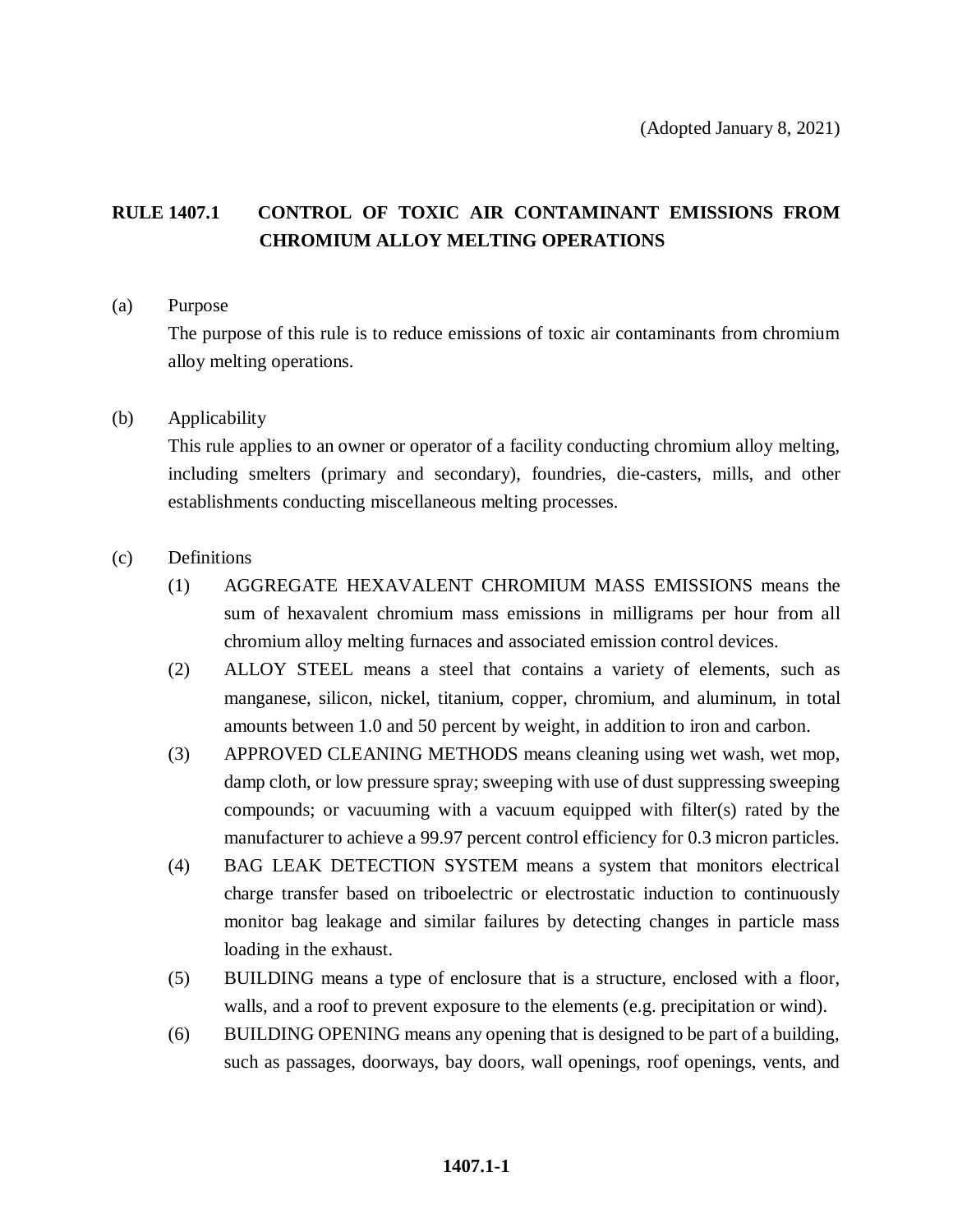windows. Stacks, ducts, and openings to accommodate stacks and ducts are not considered openings.

- (c) (7) CAPTURE VELOCITY means the minimum hood induced air velocity necessary to capture and convey air contaminants into an emission collection system.
	- (8) CASTING means the process of pouring molten metal into a mold or core assembly and then allowing to solidify.
	- (9) CASTING MATERIAL means any material that is used to form the die, mold, or core assembly in the casting process, including but not limited to, sand, plastic, ceramic, plaster, and clay.
	- (10) CHROMIUM ALLOY means any metal that is at least 0.5 percent chromium by weight, including, but not limited to, alloy steel, chromium non-ferrous alloy, stainless steel, and superalloy.
	- (11) CHROMIUM ALLOY MELTING FACILITY means any facility that is conducting chromium alloy melting where the facility is located on one or more contiguous properties within the South Coast AQMD, in actual physical contact or separated solely by a public roadway or other public right-of-way, and is owned or operated by the same person (or by person(s) under common control).
	- (12) CHROMIUM ALLOY MELTING FURNACE means any apparatus in which chromium alloy(s) is brought to a liquid state, including, but not limited to, blast, crucible, cupola, direct arc, electric arc, hearth, induction, pot, reverberatory, and sweat furnaces, and refining kettles.
	- (13) CHROMIUM ALLOY MELTING OPERATION means any process conducted where a chromium alloy is melted, poured, casted, and finished including melting in a furnace, casting, casting material removal, metal grinding, and metal cutting.
	- (14) CHROMIUM NON-FERROUS ALLOY means any alloy that contains less than one percent iron by weight and at least 0.5 percent chromium by weight.
	- (15) DIE-CASTER means any facility, operation, or process where molten metal is forced under pressure into a mold cavity.
	- (16) DROSS means the impurities discharged, in solid state, from the metal melting process.
	- (17) DRY SWEEPING means cleaning using a broom or brush to collect and remove dust, dirt, debris, trash, and any solid particulate matter from a surface without the use of water or dust suppressing sweeping compounds.
	- (18) DUCT SECTION means any length of duct, including angles and bends, which is contiguous between processes, emission collection systems, emission control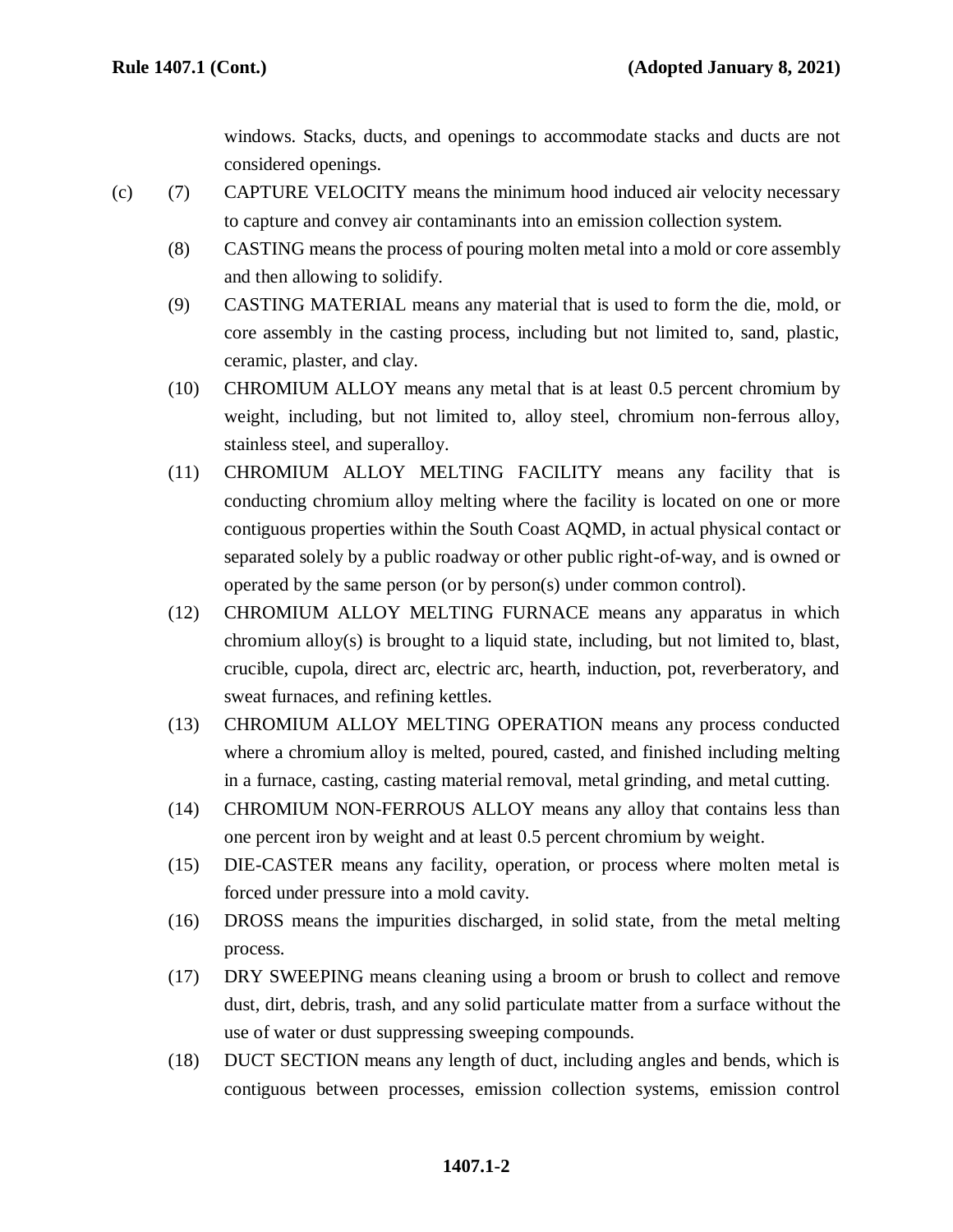devices, or ventilation inlets or outlets. Examples include ducting between a furnace and heat exchanger; baghouse and scrubber; and scrubber and blower or the exhaust stack itself.

- (c) (19) DUST SUPRESSING SWEEPING COMPOUND means non-grit-, oil- or waxed, hygroscopic, or water-based materials used to minimize dust from becoming airborne during sweeping.
	- (20) EMISSION COLLECTION SYSTEM means any system, including the associated ducting, installed for the purpose of directing, taking in, confining, and conveying an air contaminant, and which, at a minimum, conforms to design and operation specifications given in the most current edition of the *Industrial Ventilation: A Manual of Recommended Practice for Design*, published by the American Conference of Governmental Industrial Hygienists at the time the permit application is deemed complete by the South Coast AQMD.
	- (21) EMISSION CONTROL DEVICE means any equipment installed in the exhaust ventilation system of a chromium alloy melting furnace or after the emission collection system for the purpose of collecting and reducing metal emissions.
	- (22) ENCLOSED STORAGE AREA means any space used to contain materials that has a wall or partition on at least three sides or three-quarters of its circumference, that is at least six inches taller than the height of the materials contained in the space, and that screens the materials stored therein to prevent emissions of the materials into the air.
	- (23) FINISHING means a metal removal or reshaping process in order to achieve the desired dimensions, physical shape, or surface finish for the metallic parts or casts including, but not limited to, cutting, grinding, sanding, or machining.
	- (24) FOUNDRY means any facility, operation, or process where metal or a metal alloy is melted and cast.
	- (25) FUGITIVE METAL DUST EMISSIONS means metal emissions generated from chromium alloy melting operations that enter the atmosphere without passing through a stack or vent designed to direct or control their flow or escape from a stack or vent designed to direct or control their flow without passing through an emission control device.
	- (26) FURNACE CHARGE means all materials that are added to a chromium alloy melting furnace and brought to a molten state.
	- (27) HEXAVALENT CHROMIUM means the form of chromium in a valence state of +6.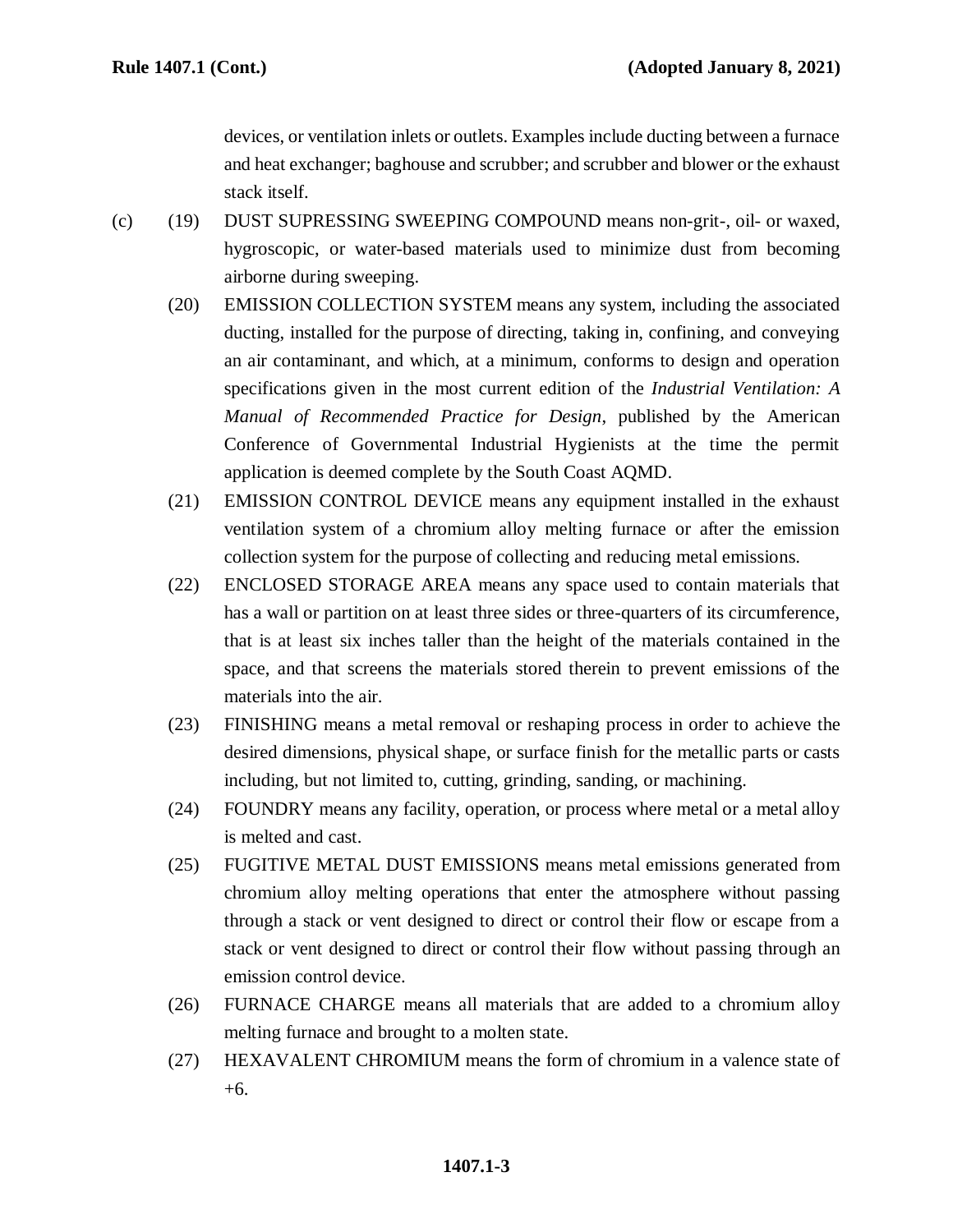- (c) (28) LOW PRESSURE SPRAY means a liquid stream with a pressure of 35 pounds per square inch or less.
	- (29) MAINTENANCE AND REPAIR ACTIVITY means a routine process conducted on equipment and/or machinery to keep such equipment in working order or to prevent breakdowns. It also includes an operation or activity to return a damaged or an improperly operating object, to good condition, and it includes any of the following activities that generates or has the potential to generate fugitive metaldust emissions:
		- (A) Maintenance or repair activities on any emission collection or control device that vents a chromium alloy melting operation;
		- (B) Replacement or removal of any duct section associated with a chromium alloy melting operation; or
		- (C) Metal cutting, metal grinding, or welding that penetrates the metal structure of any equipment and its associated components, used to process chromium alloy(s), such that metal dust within the internal structure or its components can become fugitive metal dust.
	- (30) METAL CUTTING means a process used to abrasively cut or saw chromium alloycontaining materials, including, but not limited to, ingots, logs, billet stocks, castings, or formed parts, not conducted under a continuous flow of metal removal fluid.
	- (31) METAL GRINDING means a process used to grind chromium alloy-containing materials, including, but not limited to, ingots, logs, billet stocks, castings, or formed parts, not conducted under a continuous flow of metal removal fluid.
	- (32) METAL REMOVAL FLUID means a fluid used at the tool and workpiece interface to facilitate the removal of metal from the part; cool the part and tool; extend the life of the tool; or to flush away metal chips and debris. This does not include minimum quantity lubrication fluids used to coat the tool workpiece interface with a thin film of lubricant and minimize heat buildup through friction reduction. Minimum quantity lubrication fluids are applied by pre-coating the tool in the lubricant or by direct application at the tool workpiece interface with a fine mist.
	- (33) MOLTEN METAL means metal or metal alloy in a liquid state, in which a cohesive mass of metal will flow under atmospheric pressure and take the shape of the container in which it is placed.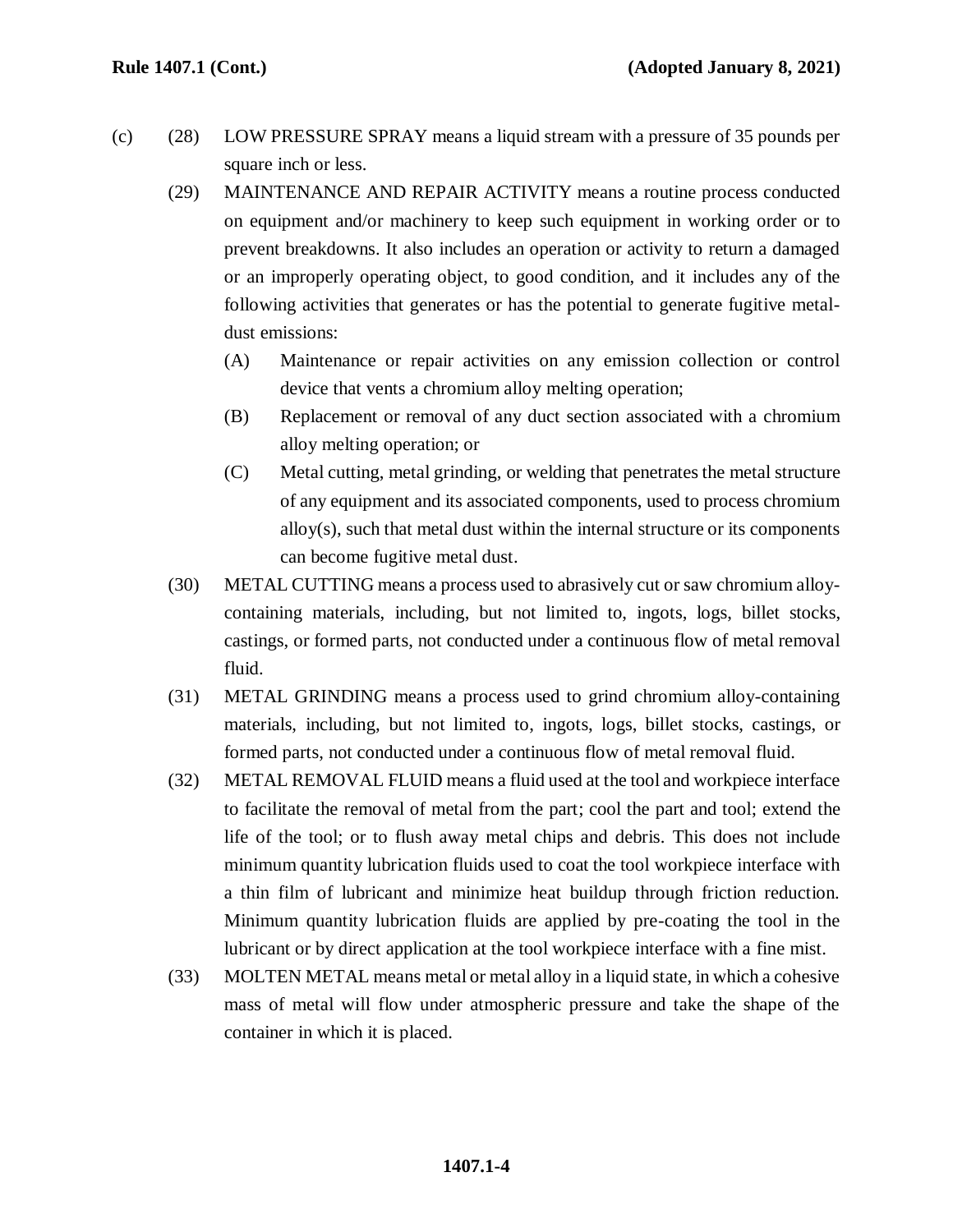- (c) (34) RERUN SCRAP means any material that includes returns, trims, punch-outs, turnings, sprues, gates, risers, and similar material intended for remelting that has not been coated or surfaced with any material and was:
	- (A) Generated at the chromium alloy melting facility as a result of a casting or forming process; or
	- (B) Generated at another facility as a result of a casting or forming process from materials generated at the chromium alloy melting facility, prior to resale of the product or further distribution in commerce, and includes documentation confirming that the materials were generated at the chromium alloy melting facility.
	- (35) SCHOOL means any public or private school, including juvenile detention facilities with classrooms, used for the education of more than 12 children at the school in kindergarten through grade 12. A school also includes an Early Learning and Developmental Program by the U.S. Department of Education or any state or local early learning and development programs such as preschools, Early Head Start, Head Start, First Five, and Child Development Centers. A school does not include any private school in which education is primarily conducted in private homes. The term school includes any building or structure, playground, athletic field, or other area of school property.
	- (36) SCRAP means any metal or metal-containing material that has been discarded or removed from the use for which it was produced or manufactured, and which is intended for reprocessing. This does not include rerun scrap.
	- (37) SENSITIVE RECEPTOR means any residence including private homes, condominiums, apartments, and living quarters. A sensitive receptor also includes schools, daycare centers, health care facilities such as hospitals or retirement and nursing homes, long-term care hospitals, hospices, prisons, and dormitories or similar live-in housing.
	- (38) SLAG means the by-product material discharged, in melted state, from the metal melting process.
	- (39) SMELTER means any facility, operation, or process where heat is applied to ore in order to melt out a base metal.
	- (40) STAINLESS STEEL means a steel alloy with a minimum of 10.5 percent chromium content by mass.
	- (41) STEEL means a metal alloy of iron and carbon and other elements.
	- (42) SUPERALLOY means a heat-resistant metal alloy based on nickel, iron, or cobalt.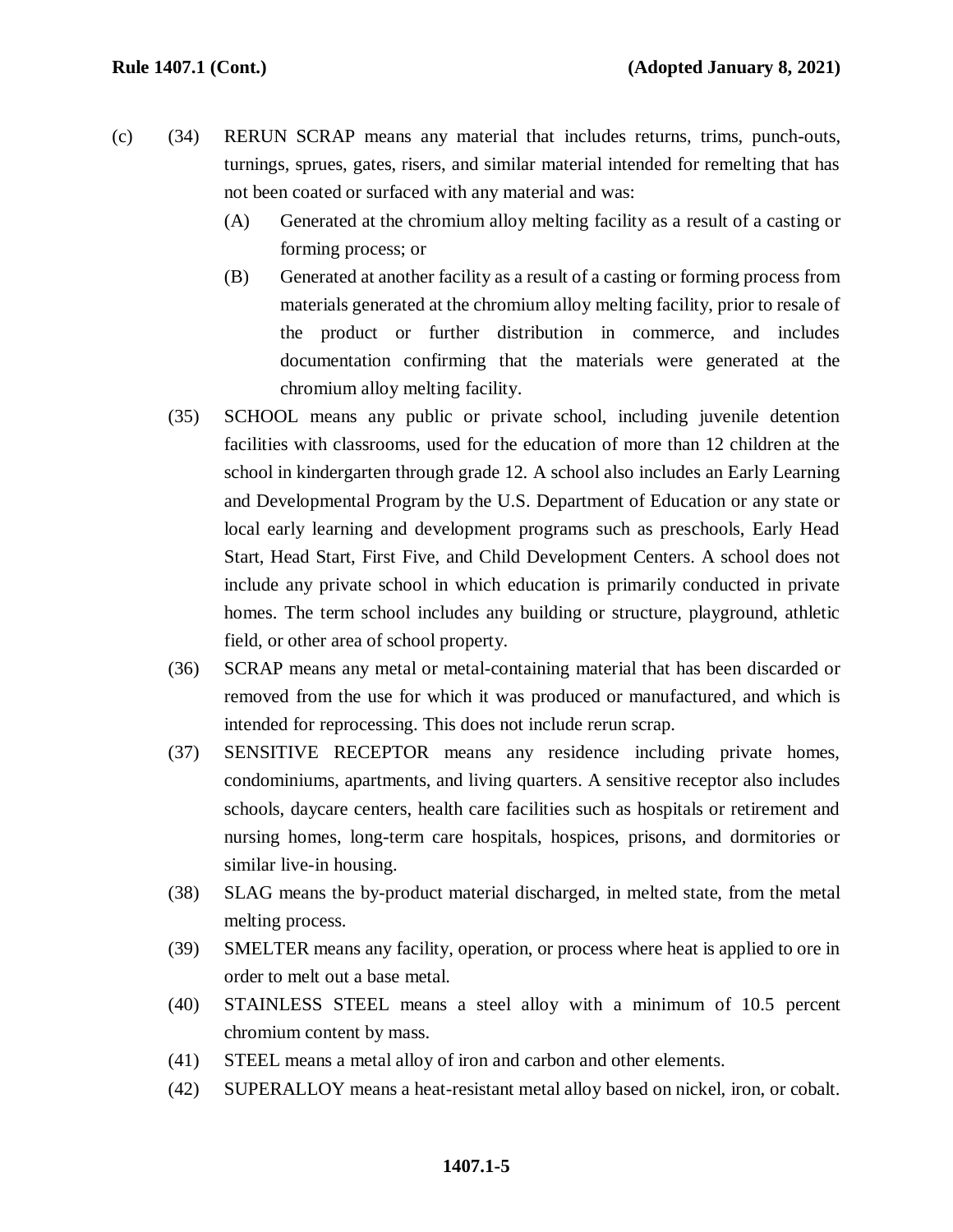- (c) (43) USED CASTING MATERIAL means any material that has been exposed to molten metal in the casting process, including but not limited to, sand, plastic, ceramic, plaster, and clay.
- (d) Emission Control Requirements
	- (1) On and after July 1, 2024, an owner or operator of a chromium alloy melting facility shall not exceed the limits listed in Table  $1 -$  Aggregate Hexavalent Chromium Emission Limits for all chromium alloy melting furnaces and associated emission control devices as demonstrated through source tests pursuant to subdivision (h).

| <b>Distance to Sensitive</b><br><b>Receptor</b><br>(meters) | <b>Aggregate Hexavalent</b><br><b>Chromium Emission Limit</b><br>(milligrams per hour) |
|-------------------------------------------------------------|----------------------------------------------------------------------------------------|
| Less than 50                                                | 0.40                                                                                   |
| 50 to 100                                                   | 1.5                                                                                    |
| Greater than 100                                            | 18                                                                                     |

**Table 1: Aggregate Hexavalent Chromium Emission Limits**

- (A) The distance to the sensitive receptor in Table 1 shall be measured from the stack or centroid of two or more stacks to the nearest property line of the closest sensitive receptor, rounded to the nearest meter.
- (B) The distance to the nearest sensitive receptor in Table 1 shall be measured at the time the permit application(s) pursuant to paragraph  $(d)(5)$  is deemed complete with the South Coast AQMD.
- (C) If the location of the emission point of the stack or centroid of the emission points of two or more stacks changes or the throughput of chromium alloys processed in a Permit to Operate increases, the owner or operator shall:
	- (i) No later than 90 days after the change in stack or centroid of stack emission point location or increase in chromium alloy processing throughput, submit to the Executive Officer a South Coast AQMD permit application(s) to reconcile their permit(s) with the requirements of this rule;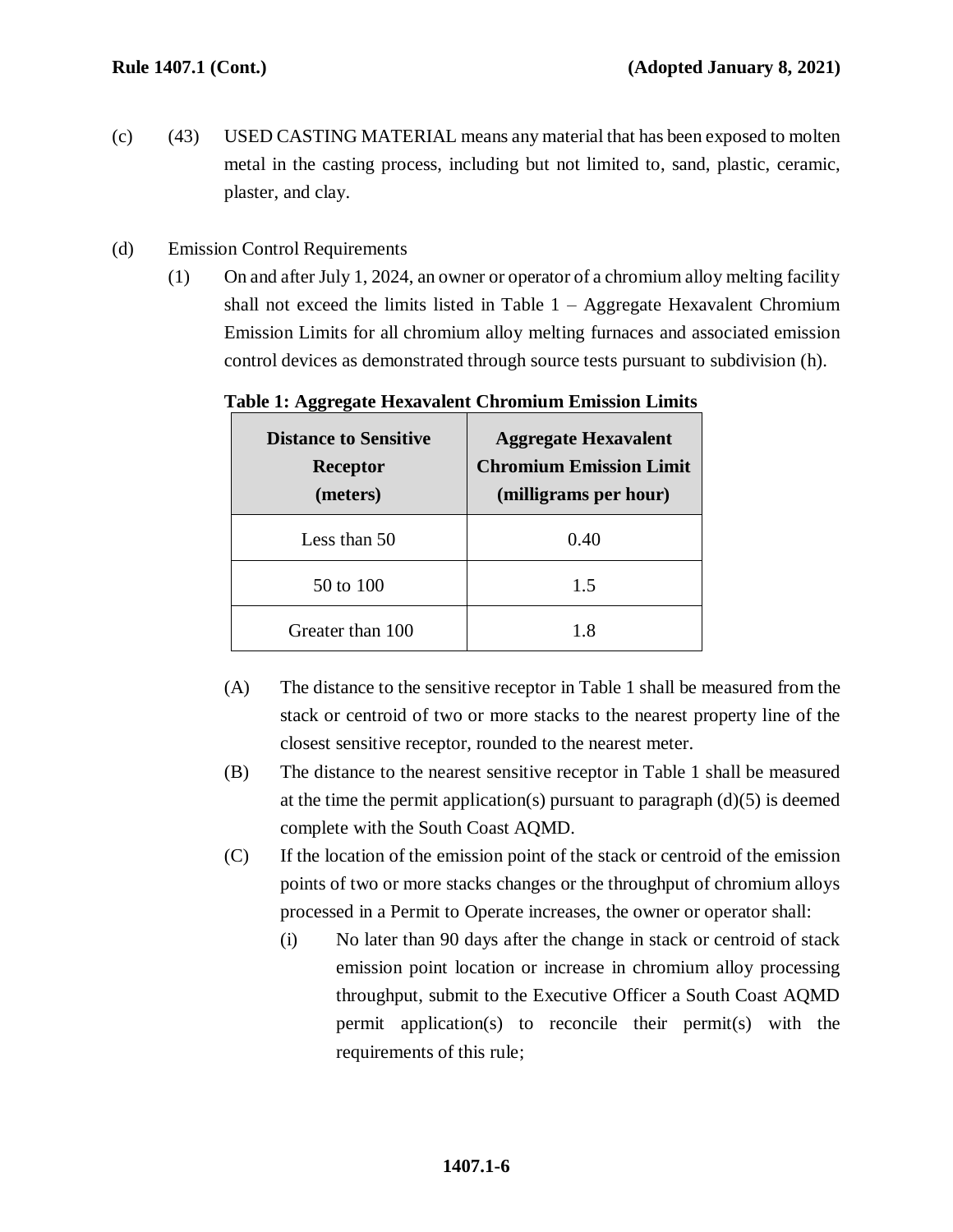- (d) (1) (C) (ii) Re-measure the distance to the nearest sensitive receptor at the time the permit application(s) pursuant to clause  $(d)(1)(C)(i)$  is deemed complete with the South Coast AQMD; and
	- (iii) No later than 18 months after the change in stack or centroid of stack emission point location or increase in chromium alloy processing throughput, not exceed the limits listed in Table  $1 - \text{Aggregate}$ Hexavalent Chromium Emission Limits for all chromium alloy melting furnaces and associated emission control devices as demonstrated through source tests pursuant to subdivision (h).
	- (2) On and after July 1, 2024, an owner or operator of a chromium alloy melting facility shall operate the emission collection system associated with an emission control device at a minimum capture velocity as specified in the most current edition of the *Industrial Ventilation: A Manual of Recommended Practice for Design,* published by the American Conference of Governmental Industrial Hygienists, at the time the permit application(s) pursuant to paragraph  $(d)(5)$  is deemed complete with the South Coast AQMD.
	- (3) An owner or operator of a chromium alloy melting facility shall not allow any activity associated with chromium alloy melting operation(s) at a facility, including emission collection system operation and the storage, handling, or transfer of any chromium alloy-containing materials, to discharge into the air any air contaminant, other than uncombined water vapor, for a period aggregating more than three minutes in any one hour which is:
		- (A) Half as dark or darker in shade as that designated as Number 1 on the Ringelmann Chart, as published by the United States Bureau of Mines Information Circular No. 1C8333, (May 1967), as specified in the Health and Safety Code Section 41701 (a); or
		- (B) Of such opacity as to obscure an observer's view to a degree equal to or greater than smoke as described in subparagraph  $(d)(3)(A)$  or 10 percent opacity.
	- (4) An owner or operator of a chromium alloy melting facility shall ensure visible emissions from a chromium alloy melting furnace do not escape from the collection location(s) of an emission collection system(s).
	- (5) On or before January 1, 2022, an owner or operator of a chromium alloy melting facility shall submit the following South Coast AQMD permit applications to the Executive Officer: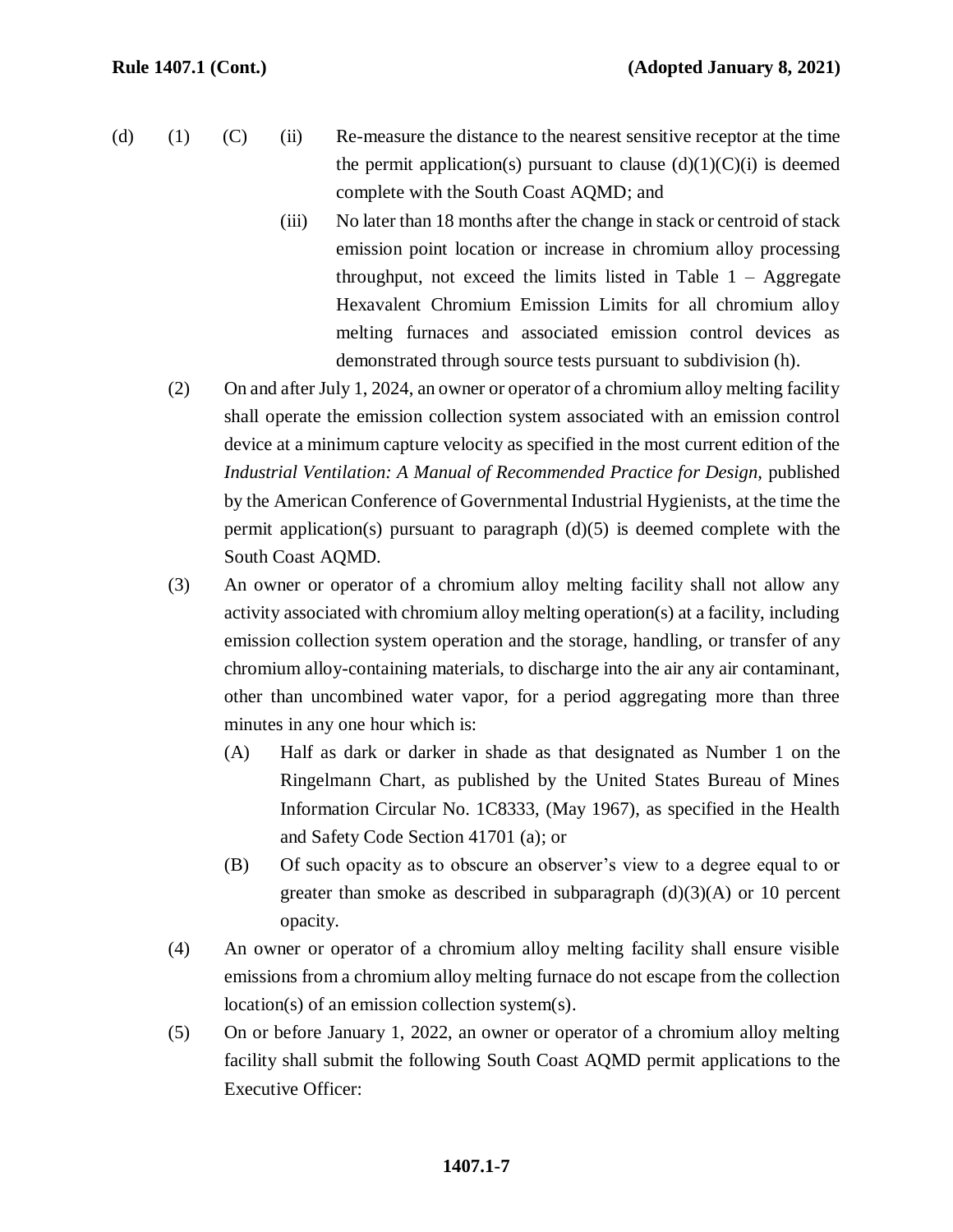- (d) (5) (A) An application for a change in permit conditions for permitted chromium alloy melting furnaces and emission control devices to reconcile their permit(s) with the requirements of this rule;
	- (B) A permit application for chromium alloy melting furnaces and emission control devices installed before January 8, 2021 that previously did not require a written permit pursuant to Rule 219 – Equipment Not Requiring a Written Permit Pursuant to Regulation II; and
	- (C) A permit application to construct new or modify emission control devices for chromium alloy melting furnaces installed before January 8, 2021.
- (e) Prohibitions
	- (1) An owner or operator of a chromium alloy melting facility shall not melt chromium non-ferrous alloys which have more than:
		- (A) 0.002 percent arsenic by weight; or
		- (B) 0.004 percent cadmium by weight.
	- (2) An owner or operator of a chromium alloy melting facility shall not install a new stack or modify any existing stack to allow emissions associated with chromium alloy melting operations to be released in a horizontal or downward direction.
	- (3) On and after January 1, 2022, an owner or operator of a chromium alloy melting facility shall not utilize a weather cap that restricts the flow of exhaust air for any vertical stack that is a source of emissions associated with chromium alloy melting operations.
- (f) Housekeeping Requirements
	- (1) On and after July 1, 2021, an owner or operator of a chromium alloy melting facility shall:
		- (A) Store in closed leak-proof containers, unless being stored within a building at least 20 feet away from any building opening, chromium alloy-containing materials generated as a result of a chromium alloy melting operation that can form any amount of fugitive metal dust emissions including, but not limited to, slag, dross, ash, trash, debris, used casting material, and rerun scrap, and any waste generated from the housekeeping requirements of this subdivision, construction activities of subdivision (g), or any maintenance and repair activity. Chromium alloy-containing material that has been prepared for delivery to a customer is excluded from this requirement;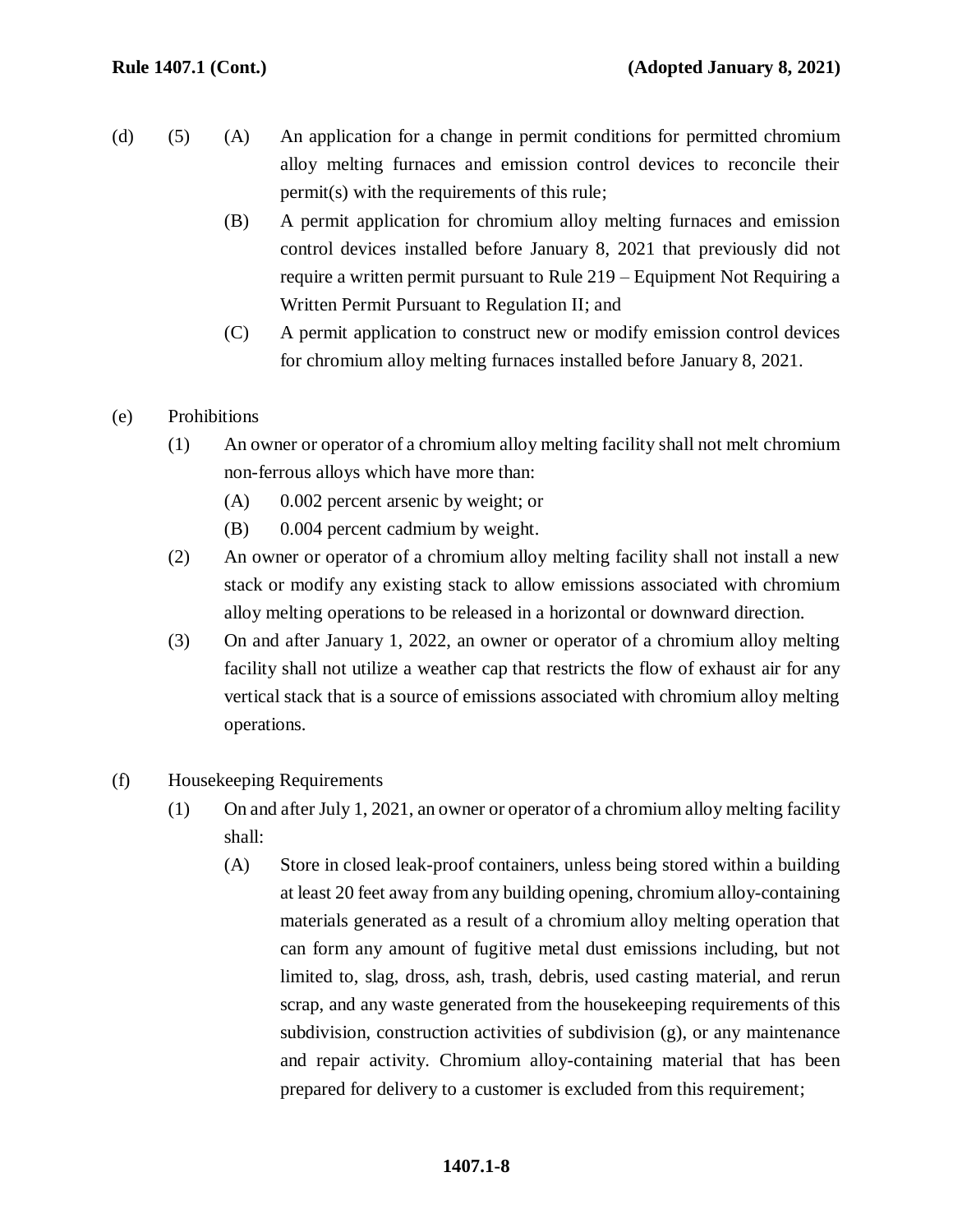- (f) (1) (B) Store scrap in an enclosed storage area or in a building at least 20 feet away from any building opening;
	- (C) Transport in closed leak-proof containers, unless being transported within a building, chromium alloy-containing materials generated as a result of a chromium alloy melting operation that can form any amount of fugitive metal dust emissions including, but not limited to, slag, dross, ash, trash, debris, used casting material, and rerun scrap, and any waste generated from the housekeeping requirements of this subdivision, construction activities of subdivision (g), or any maintenance and repair activity. Chromium alloycontaining material that has been prepared for delivery to a customer is excluded from this requirement;
	- (D) Keep containers with chromium alloy-containing materials pursuant to subparagraphs  $(f)(1)(A)$  and  $(f)(1)(C)$  closed at all times, except when material is actively deposited into or actively removed from the container;
	- (E) Keep containers with chromium alloy-containing materials pursuant to subparagraphs  $(f)(1)(A)$  and  $(f)(1)(C)$  free of liquid and dust leaks;
	- (F) Collect material(s) captured by an emission control device into sealed leakproof containers to prevent any fugitive metal dust emissions, except when material(s) are actively removed from the container or being prepared for disposal;
	- (G) Enclose all filter media of emission control devices associated with chromium alloy melting operations at all times except for unused filter media;
	- (H) Conduct daily cleaning, using an approved cleaning method, of all floor areas within 20 feet of where chromium alloy melting operation(s) occur, except for areas where metal grinding or metal cutting is conducted under a continuous flow of metal removal fluid;
	- (I) Conduct weekly cleaning, using an approved cleaning method, of all floor areas within 20 feet of:
		- (i) Placement or storage of chromium alloy-containing materials, including, but not limited to, ingots, scrap, rerun scrap, dross, slag, ash, and finished products;
		- (ii) Operation of an emission collection system and emission control device associated with chromium alloy melting operation(s);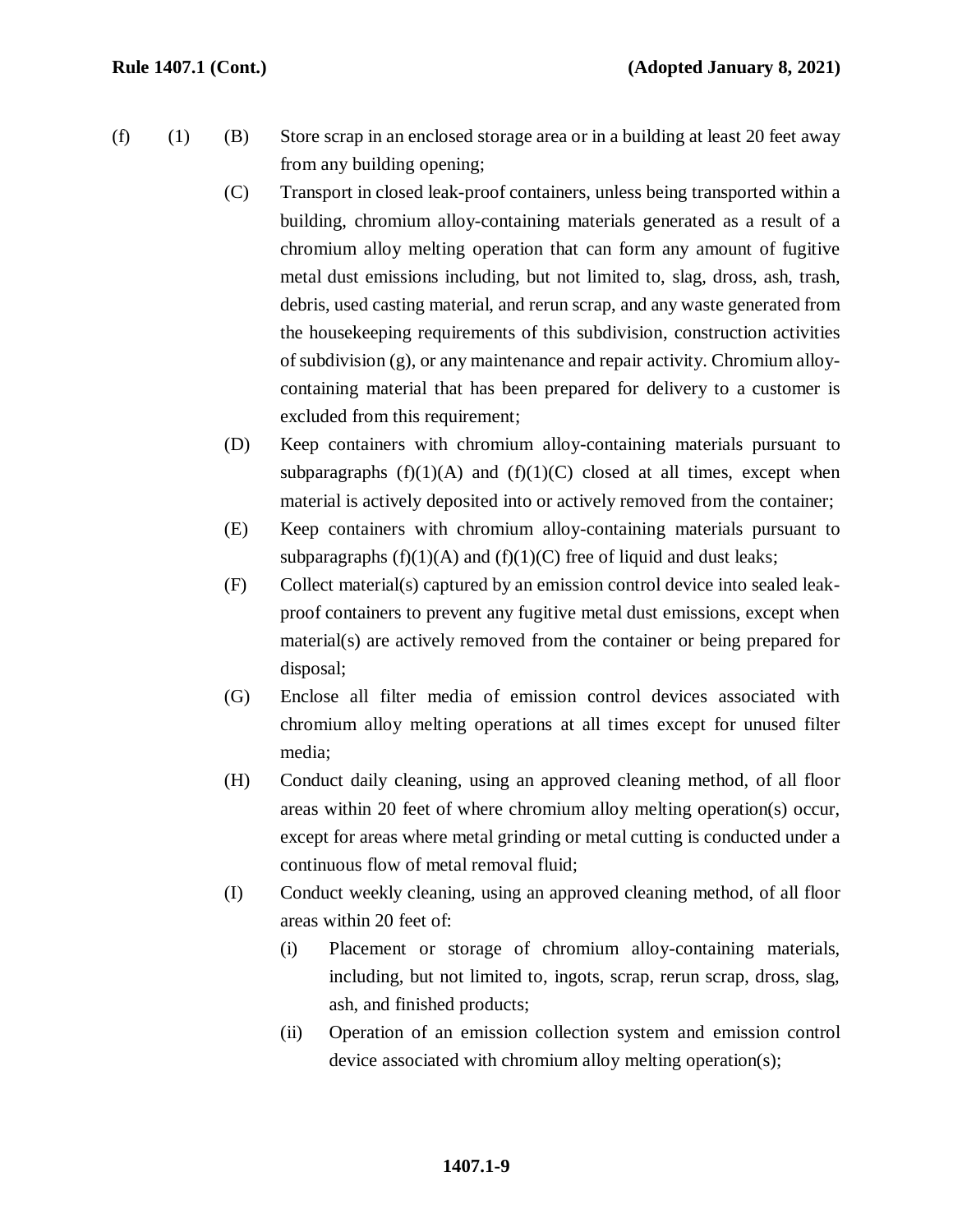- (f) (1) (I) (iii) Operation of equipment for handling, mixing, reclaiming, or storing casting material;
	- (iv) Storage, disposal, recovery, or recycling of waste generated from used casting material, housekeeping requirements of this subdivision, construction activities for subdivision (g), and any maintenance and repair activities, and material(s) captured by an emission control device; and
	- (v) Any entrance or exit point of a building that houses chromium alloy melting operation(s) and an enclosed storage area;
	- (J) Conduct quarterly inspection of vents, openings, and ducting of each chromium alloy melting operation emission control device for blockage from accumulated dust and clean blockages from accumulated dust using an approved cleaning method;
	- (K) Conduct cleaning, at least once every six months, using an approved cleaning method, of all floor areas outside of the building that are subject to foot or vehicle traffic;
	- (L) Conduct cleaning, at least once every 12 months, using an approved cleaning method, of the entire facility, including any area not specified in subparagraphs  $(f)(1)(H)$  through  $(f)(1)(K)$ , excluding all roof areas;
	- (M) Conduct cleaning, at least once every 24 months, during the months of June through September, using an approved cleaning method, of all roof areas of the building(s) housing chromium alloy melting operation(s); and
	- (N) Within one hour of the conclusion of any construction or maintenance and repair activity or event, including, but not limited to, accidents, process upsets, or equipment malfunction, that results in the deposition of fugitive metal dust emissions, conduct cleaning, using an approved method, of the area where the construction or maintenance and repair activity occurred.
	- (2) On and after July 1, 2021, an owner or operator of a chromium alloy melting facility shall not conduct cleaning using dry sweeping or compressed air in areas where chromium alloy melting operation(s) occur and any area specified in subparagraph  $(f)(1)(I).$
	- (3) For the house keeping requirements specified in subparagraphs  $(f)(1)(H)$  through  $(f)(1)(N)$ , an owner or operator of a chromium alloy melting facility may use an alternative housekeeping measure that has been approved, in writing, by the Executive Officer that meets the same air quality objective and effectiveness of the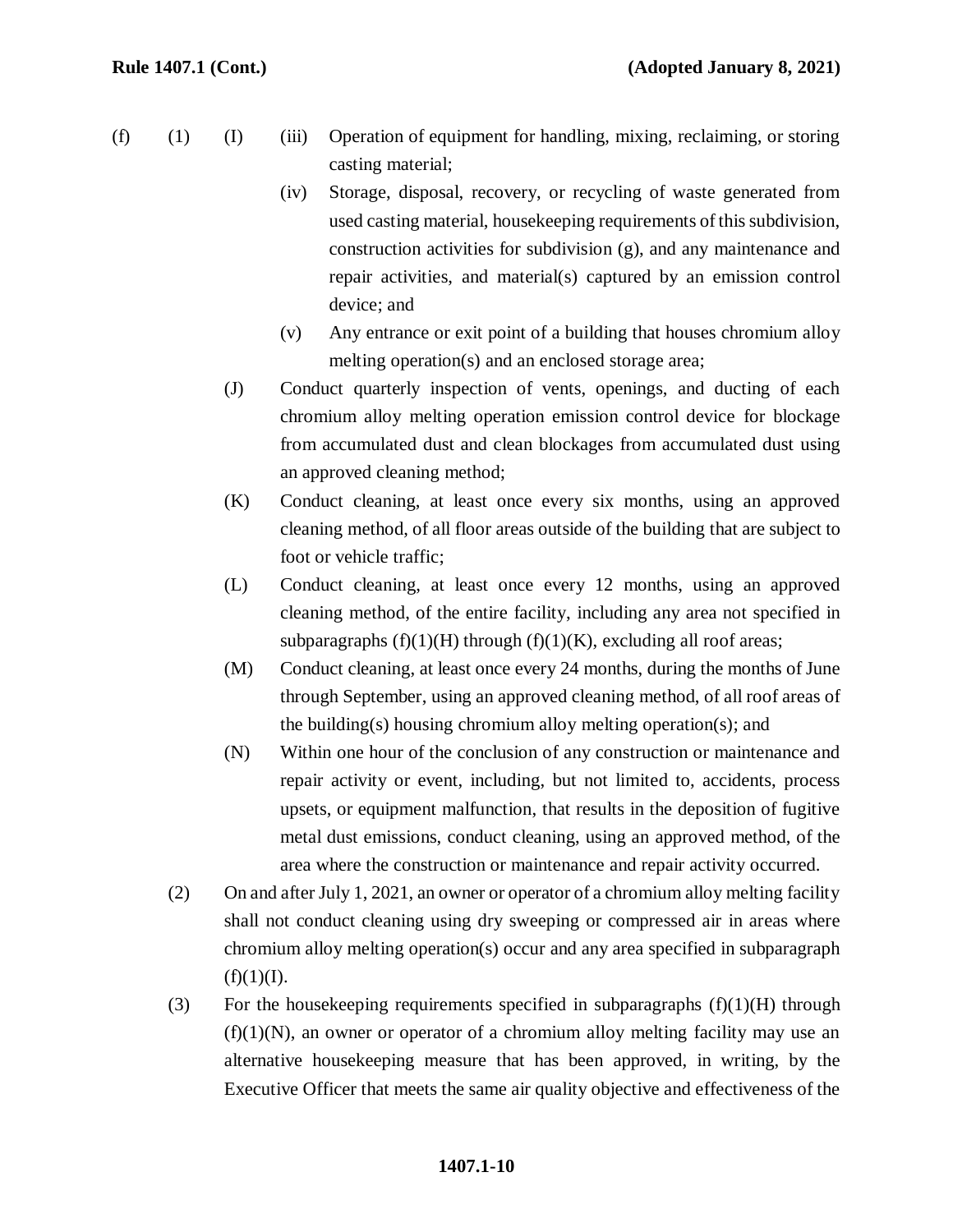housekeeping requirement it is replacing. The owner or operator shall submit the request for an alternative housekeeping measure to Rule1407.1@aqmd.gov.

- (f) (3) (A) Approved alternative housekeeping measures may not be used retroactively from the date of their approval.
	- (B) Compliance with the approved alternative housekeeping measures shall constitute compliance with the applicable provisions of subparagraphs  $(f)(1)(H)$  through  $(f)(1)(N)$ .
- (g) Building Requirements
	- (1) On and after July 1, 2021, an owner or operator of a chromium alloy melting facility shall conduct all chromium alloy melting operations in a building.
	- (2) On and after January 1, 2022, if the building contains building openings to the exterior that are on opposite ends of the building where air can pass through any space where chromium alloy melting operations occur, an owner or operator of a chromium alloy melting facility shall close building openings on one end for each pair of opposing ends of the building, except during the passage of vehicles, equipment, or people, by using one or more of the following:
		- (A) Door that automatically closes;
		- (B) Overlapping floor-to-ceiling plastic strip curtains;
		- (C) Vestibule;
		- (D) Barrier, such as a large piece of equipment, except if used for a chromium alloy melting operation, that restricts air from moving through the building;
		- (E) Airlock system; or
		- (F) Approved alternative method to minimize the release of fugitive metal dust emissions from the building that an owner or operator of a facility has demonstrated to the Executive Officer is an equivalent or more effective method to prevent fugitive metal dust emissions from escaping a building.
	- (3) On or after January 1, 2022, within 48 hours of discovery of an unintended or accidental breach in a building that results in air passing through any space where chromium alloy melting operations occur, the owner or operator of a chromium alloy melting facility shall notify the Executive Officer and repair the breach within 72 hours of discovery of the breach. If repair of the breach exceeds 72 hours, the owner or operator shall notify the Executive Officer with the estimated time to repair the breach. The owner or operator shall make such notifications to 1-800- CUT-SMOG.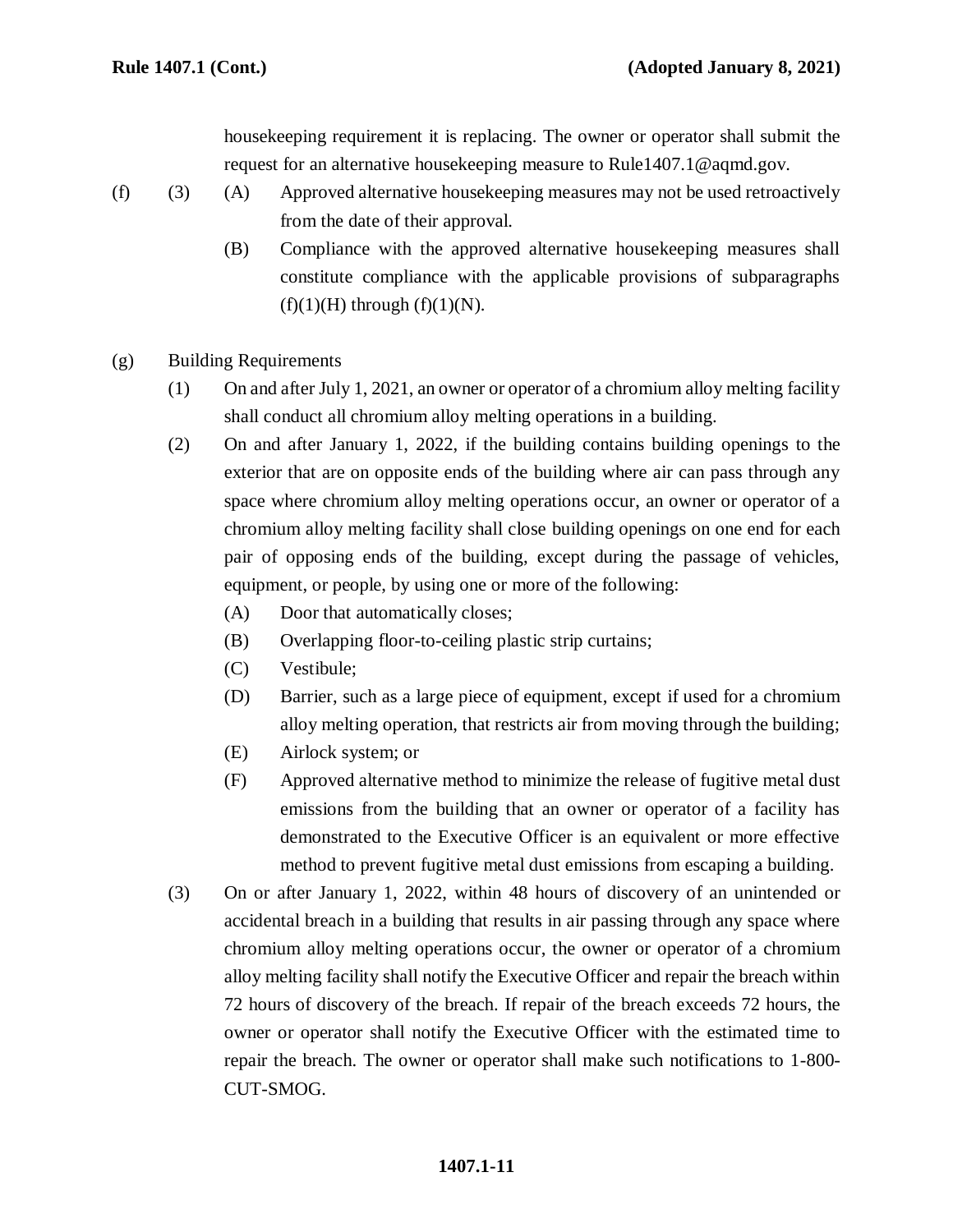- (g) (4) On and after January 1, 2022, an owner or operator of a chromium alloy melting facility shall close all building openings in the roof that are located 15 feet or less above the edge of a chromium alloy melting furnace and where molten metal is poured and cooled, except during the passage of equipment or parts.
	- (5) On or after January 1, 2022, within 48 hours of discovery of an unintended or accidental breach in a roof that is located 15 feet or less above the edge of a chromium alloy melting furnace and where molten metal is poured and cooled, the owner or operator of a chromium alloy melting facility shall notify the Executive Officer and repair the breach within 72 hours of discovery of the breach. If repair of the breach exceeds 72 hours, the owner or operator shall notify the Executive Officer with the estimated time to repair the breach. The owner or operator shall make such notifications to 1-800-CUT-SMOG.
	- (6) If implementation of the building requirements specified in paragraph  $(g)(2)$  or  $(g)(4)$  cannot be complied with due to conflicting requirements set forth by the United States Department of Labor Occupational Safety and Health Administration (OSHA), the California Division of Occupational Safety and Health (Cal/OSHA), or other municipal codes or agency requirements directly related to worker safety, an owner or operator of a chromium alloy melting facility may use an alternative building compliance measure that has been approved, in writing, by the Executive Officer that meets the same air quality objective and effectiveness of the building compliance requirement it is replacing. The owner or operator shall submit the request for an alternative building compliance measure to Rule1407.1@aqmd.gov.
		- (A) An owner or operator of a chromium alloy melting facility shall implement the approved alternative building compliance measures, no later than 90 days after receiving notification of approval.
		- (B) Approved alternative building compliance measures may not be used retroactively from the date of approval.
		- (C) Compliance with the approved alternative building compliance measures shall constitute compliance with the applicable provisions of paragraphs  $(g)(2)$  and  $(g)(4)$ .
- (h) Source Testing Requirements
	- (1) An owner or operator of a chromium alloy melting facility shall submit to the Executive Officer for approval a source test protocol. Unless otherwise approved in writing by the Executive Officer, the source test protocol shall be submitted: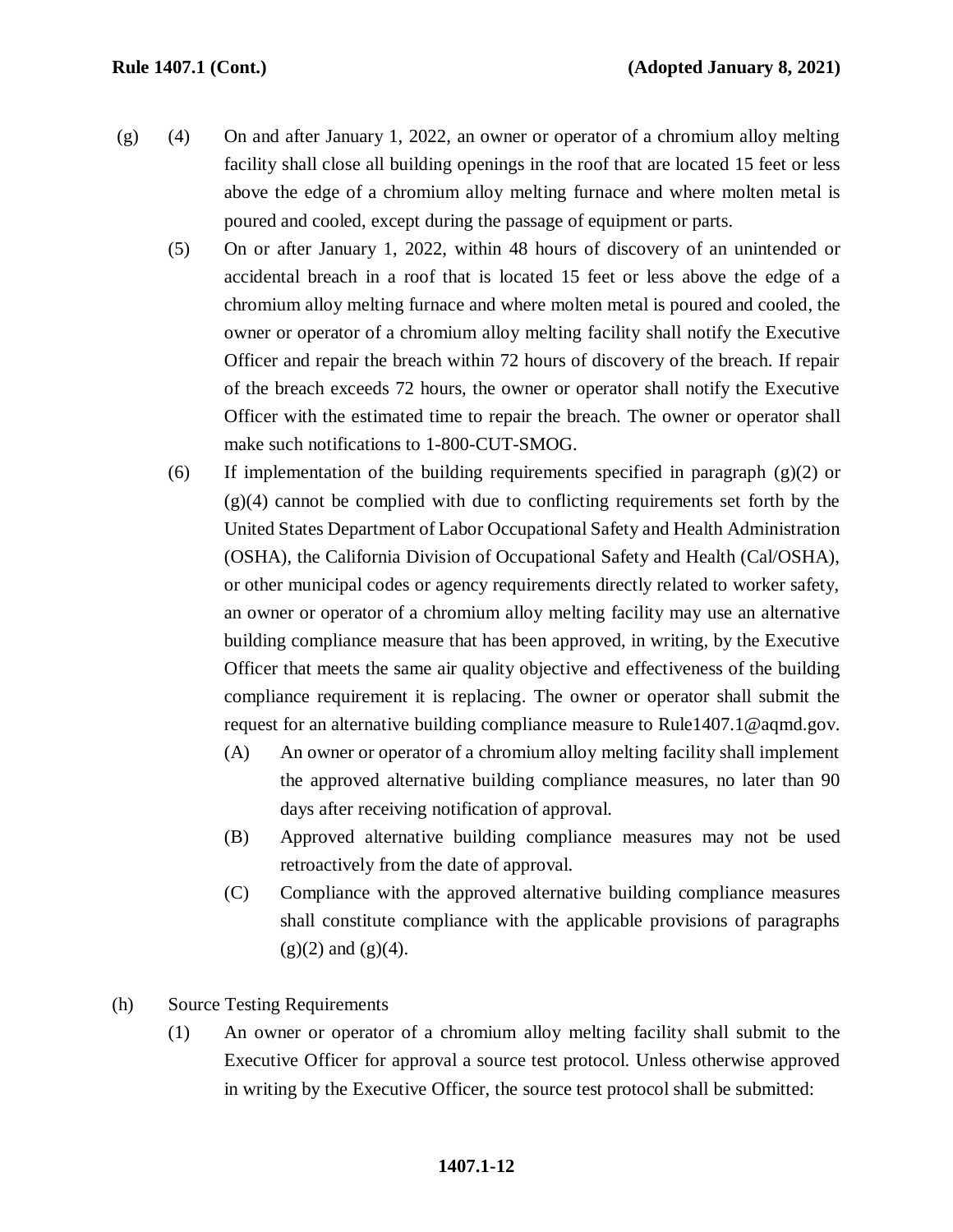- (h) (1) (A) No later than 90 days prior to the source tests required pursuant to subparagraphs  $(h)(4)(A)$ ,  $(h)(4)(D)$ , and  $(h)(4)(E)$ ;
	- (B) Within 90 days after the Permit to Construct is issued for new or modified chromium alloy melting furnaces and/or associated emission control devices installed or modified on or after January 8, 2021; and
	- (C) Within 90 days after the Permit to Construct or Permit to Operate is issued for a change in stack or centroid of stack emission point location or increase in chromium alloy processing throughput pursuant to clause  $(d)(1)(C)(i)$ .
	- (2) The source test protocols required pursuant to paragraph (h)(1) shall include the following:
		- (A) Source test criteria, all assumptions, and required data;
		- (B) Calculated target hexavalent chromium emissions in milligrams per hour;
		- (C) Planned sampling parameters, including the total sample volume for each sample sufficient to demonstrate compliance with the aggregate hexavalent chromium emission limits pursuant to paragraph  $(d)(1)$  at the method reporting limit;
		- (D) Evaluation of the capture efficiency and velocity of the emission collection system(s); and
		- (E) Information on equipment, logistics, personnel, and other resources necessary to conduct an efficient and coordinated source test.
	- (3) An owner or operator of a chromium alloy melting facility shall notify the Executive Officer, in writing, of the intent to conduct source testing, at least seven days prior to conducting any source test required by paragraph (h)(4).
		- (A) The owner or operator of a chromium alloy melting facility shall report a change in the source test date to 1-800-CUT-SMOG at least twenty-four hours prior to the scheduled source test date, except for changes in the source test date due to inclement weather or unforeseen circumstances beyond the control of the owner or operator. The owner or operator shall report a change in the source test date due to inclement weather or unforeseen circumstances as soon as feasible and before the start of the scheduled source test.
		- (B) The owner or operator of a chromium alloy melting facility shall reschedule the source test date so that the Executive Officer is notified of the rescheduled source test, in writing, at least seven days prior to conducting the rescheduled source test.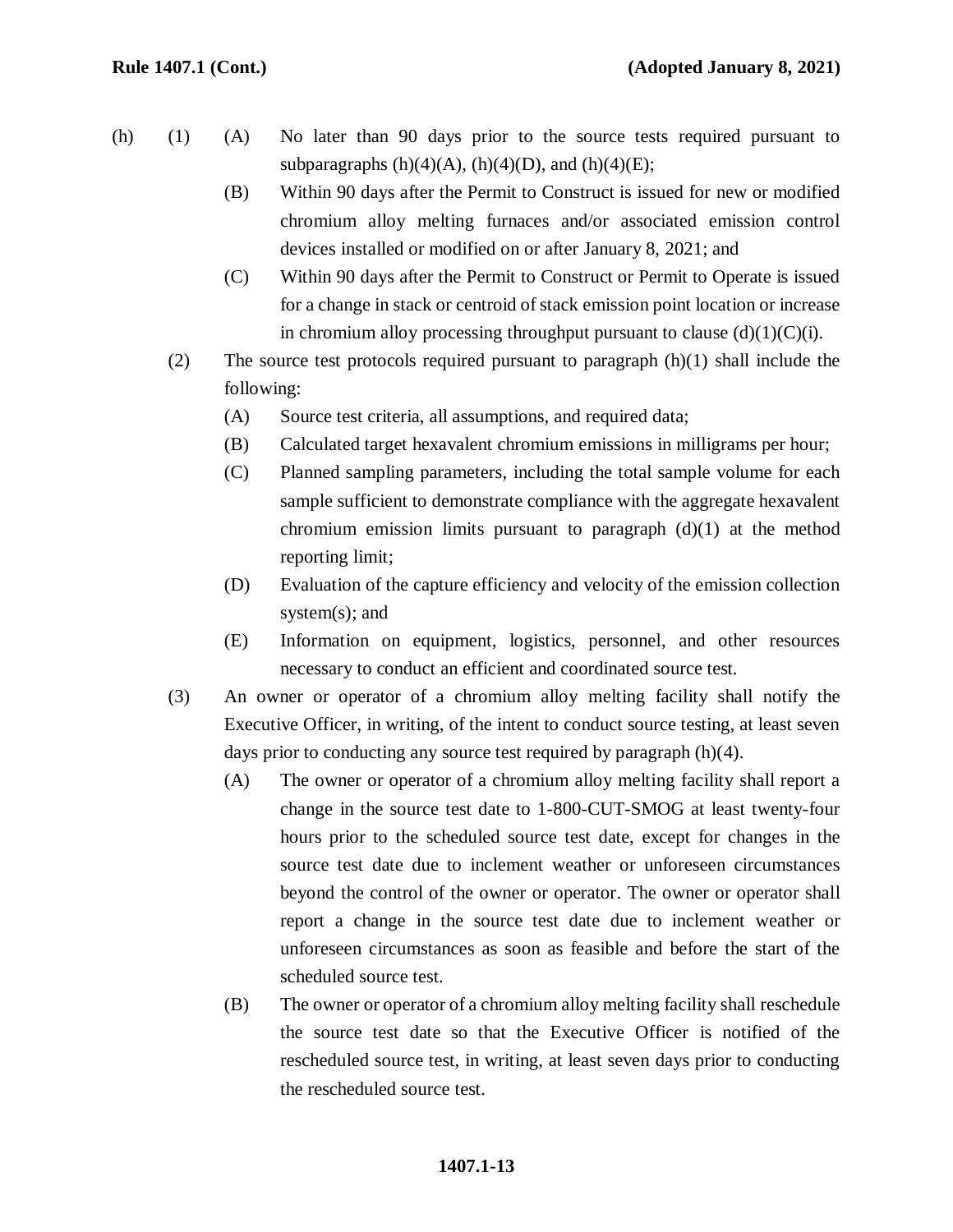- (h) (4) An owner or operator of a chromium alloy melting facility shall conduct the following source tests of all chromium alloy melting furnaces, including chromium alloy melting furnaces without emission control devices, and associated emission control device(s) to determine compliance with the applicable aggregate hexavalent chromium emission limit pursuant to paragraph  $(d)(1)$ , smoke test pursuant to paragraph (j)(3), and the capture velocity or face velocity of each intake of the emission collection system pursuant to paragraph  $(i)(4)$ :
	- (A) An initial source test, on or before July 1, 2024, for chromium alloy melting furnaces and/or associated emission control devices permitted before January 8, 2021;
	- (B) An initial source test pursuant to subparagraph  $(h)(1)(B)$ , no later than 120 days after the approval of the source test protocol or within 120 days after construction is completed, whichever is later, for new or modified chromium alloy melting furnaces and/or associated emission control devices installed or modified on or after January 8, 2021;
	- (C) An initial source test pursuant to subparagraph  $(h)(1)(C)$ , no later than 120 days after the approval of the source test protocol or within 120 days after construction is completed, whichever is later, for a change in stack or centroid of stack emission point location or increase in chromium alloy processing throughput pursuant to clause  $(d)(1)(C)(i)$ ;
	- (D) Periodic source tests, within 60 months after the most recent source test, and once every 60 months thereafter; and
	- (E) A source test, within six months, if an owner or operator of a chromium alloy melting facility:
		- (i) Does not conduct any parameter monitoring requirement by the effective date, at the required frequency, or with a monitoring device that is calibrated and in proper working condition as specified in subdivision (j);
		- (ii) Does not cease operation of furnace(s) associated with the emission control device(s) or emission collection system(s) within 24 hours after discovery of failure and until the emission control device(s) or emission collection system(s) passes the required parameter monitoring as required by paragraph  $(j)(6)$ ; or
		- (iii) Fails any one parameter monitoring requirement pursuant to subparagraphs  $(j)(6)(A)$  through  $(j)(6)(E)$  three consecutive times.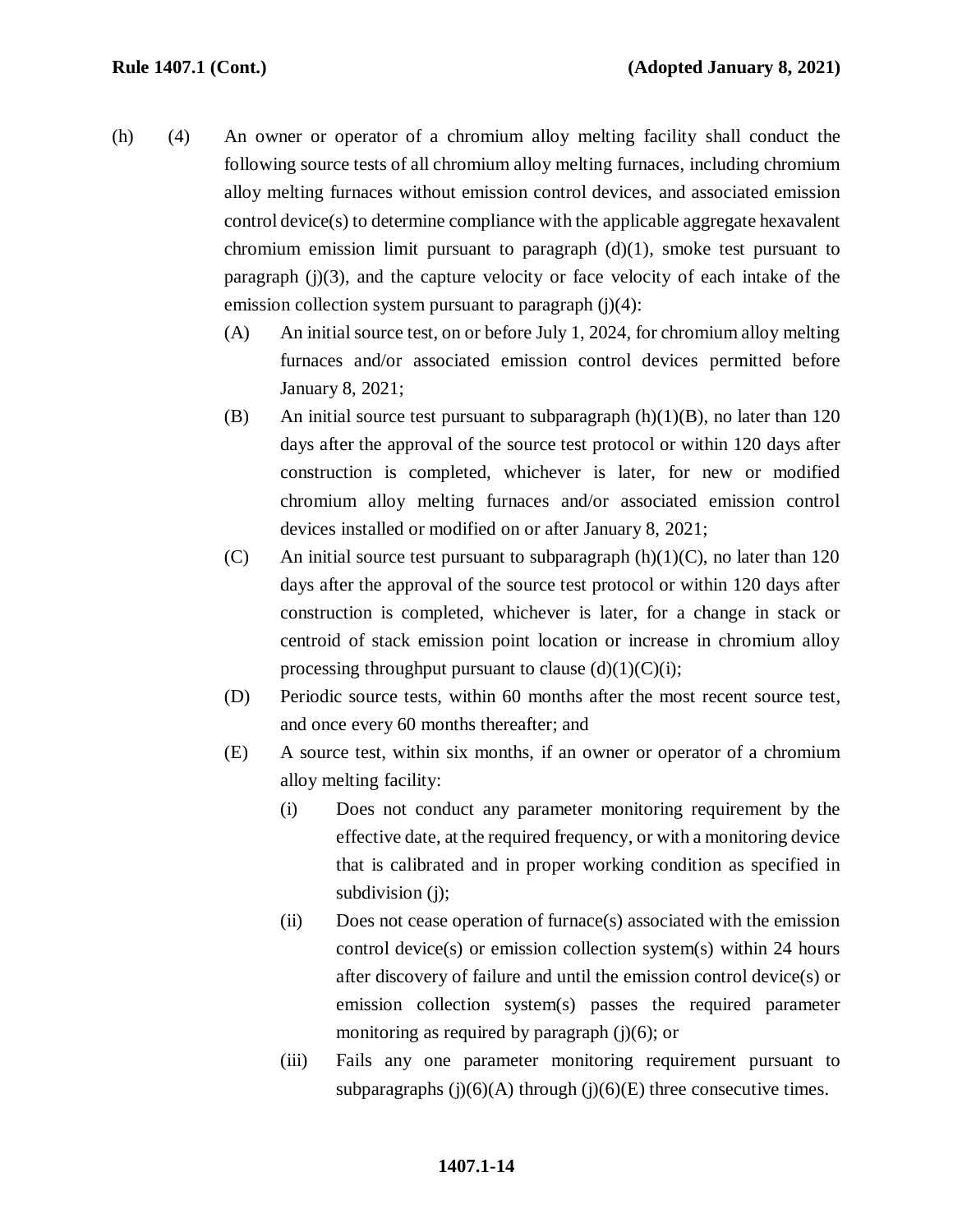- (h) (5) An owner or operator of a chromium alloy melting facility shall notify the Executive Officer within five calendar days of receiving source test result(s) that exceeded any of the aggregate hexavalent chromium emission limits specified in paragraph  $(d)(1)$ , failed the smoke test pursuant to paragraph  $(j)(3)$ , or does not maintain the velocity of the emission collection system specified in paragraph  $(i)(4)$ . The owner or operator of a chromium alloy melting facility shall make such notifications to 1-800-CUT-SMOG and shall follow up in writing to the Executive Officer with a copy of the result(s) of the source test(s) within 10 calendar days of notification.
	- (6) An owner or operator of a chromium alloy melting facility shall conduct source tests representative of typical operating conditions, and in accordance with California Air Resources Board (CARB) Method 425 – *Determination of Total Chromium and Hexavalent Chromium Emissions from Stationary Sources*.
		- (A) The total sample volume for each sample shall be sufficient to demonstrate compliance with the aggregate hexavalent chromium emission limits pursuant to paragraph (d)(1) at the method reporting limit. Alternatively, run the test for a minimum sampling time of eight hours for each sample, assuming a method reporting limit for hexavalent chromium of 0.05 micrograms per sample or less.
		- (B) For the purposes of this rule, if at least one test run is below the method reporting limit, the following quantification procedures shall be used:
			- (i) In situations in which all test runs and analyses indicate levels below the method reporting limit, the compound may be identified as "not detected."
			- (ii) In cases in which one or more of the test runs and analyses show measured values above the method reporting limit, the runs or analysis that were below the method reporting limit shall be assigned one half of the method reporting limit for that compound.
	- (7) An owner or operator of a chromium alloy melting facility may use alternative or equivalent source test methods, as defined in United States Environmental Protection Agency (U.S. EPA) 40 CFR Part 60, Section 60.2, if approved in writing by the Executive Officer, in addition to the CARB or the U.S. EPA, as applicable.
	- (8) An owner or operator of a chromium alloy melting facility shall use a test laboratory approved under the South Coast AQMD Laboratory Approval Program for the test methods cited in this subdivision. If there is no approved laboratory, then approval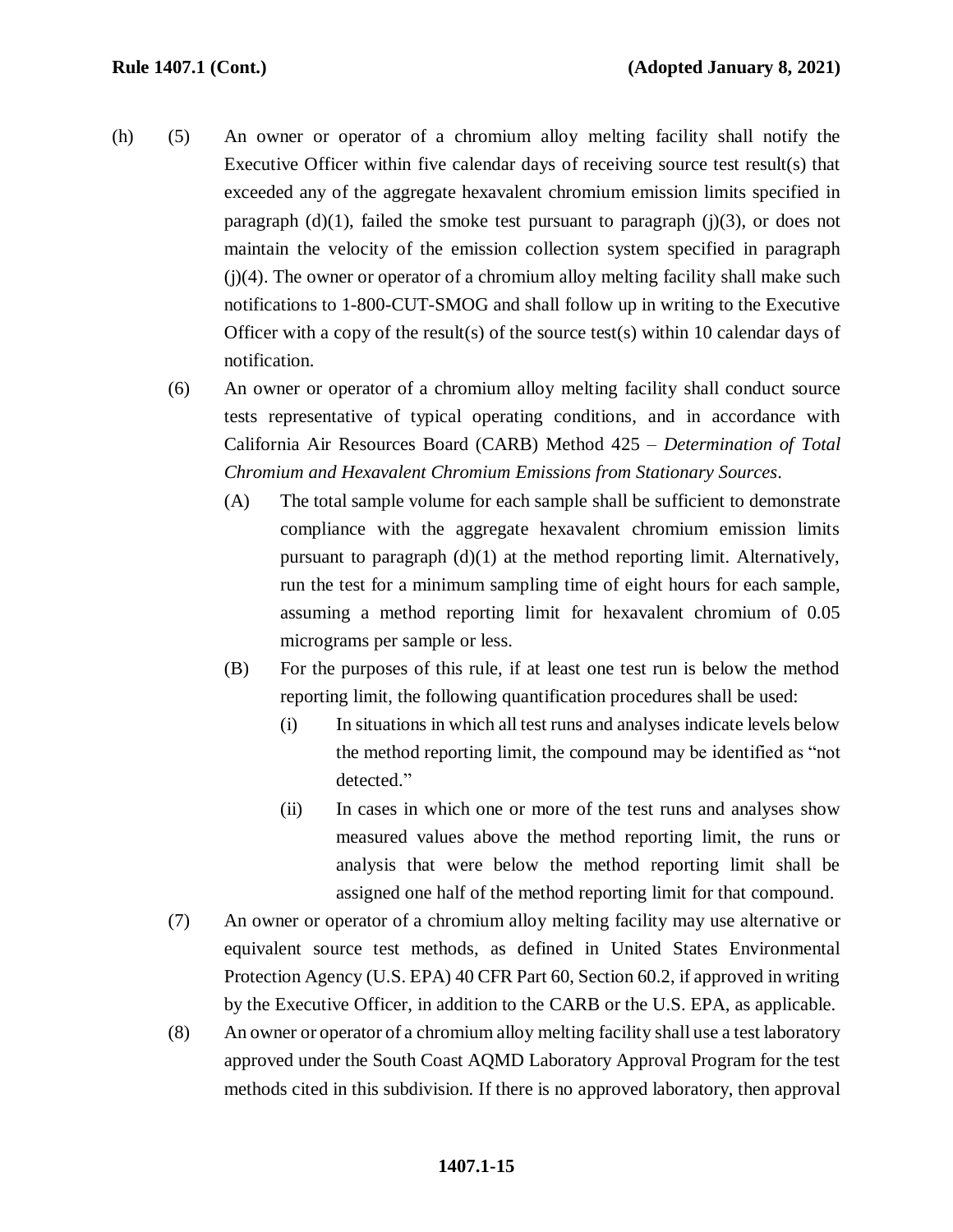of the testing procedures used by the laboratory may be granted by the Executive Officer on a case-by-case basis based on South Coast AQMD protocols and procedures.

- (h) (9) An existing source test conducted on or after January 1, 2018 for a chromium alloy melting furnace or associated emission control device existing before January 8, 2021 may be used as the initial source test specified in subparagraph  $(h)(4)(A)$  to demonstrate compliance with the emission limits of subdivision (d), so long as the source test meets the following criteria:
	- (A) The source test conducted is the most recent since January 1, 2018;
	- (B) The source test demonstrated compliance with the emission limit requirements of subdivision (d);
	- (C) The source test demonstrated compliance with emission collection system requirements of paragraphs  $(i)(3)$  and  $(i)(4)$ ;
	- (D) The source test was conducted using applicable and approved test methods and test laboratories specified in paragraphs  $(h)(6)$  through  $(h)(8)$ ; and
	- (E) The report from the source test was evaluated and approved by the Executive Officer.
	- (10) An owner or operator of a chromium alloy melting facility shall submit reports from source testing conducted pursuant to subdivision (h) to the South Coast AQMD within 90 days of completion of the source testing.
- (i) Material Testing Requirements
	- (1) Using the test method(s) identified in paragraph (i)(2), an owner or operator of a chromium alloy melting facility shall conduct material testing, for each furnace charge, to determine the weight average percentages of arsenic and cadmium contained in materials melted in chromium non-ferrous alloy melting furnaces, excluding rerun scrap. In lieu of material testing pursuant to paragraph (i)(2), the owner or operator may use documentation confirming the weight average percentages of arsenic and cadmium including, but not limited to, metallurgical assays, certificates of analysis, and material specification sheets.
	- (2) An owner or operator of a chromium alloy melting facility shall use the following test method(s) most applicable to the sample matrix, method detection limit, and interferences:
		- (A) U.S. EPA-approved method(s);
		- (B) Active ASTM International method(s); or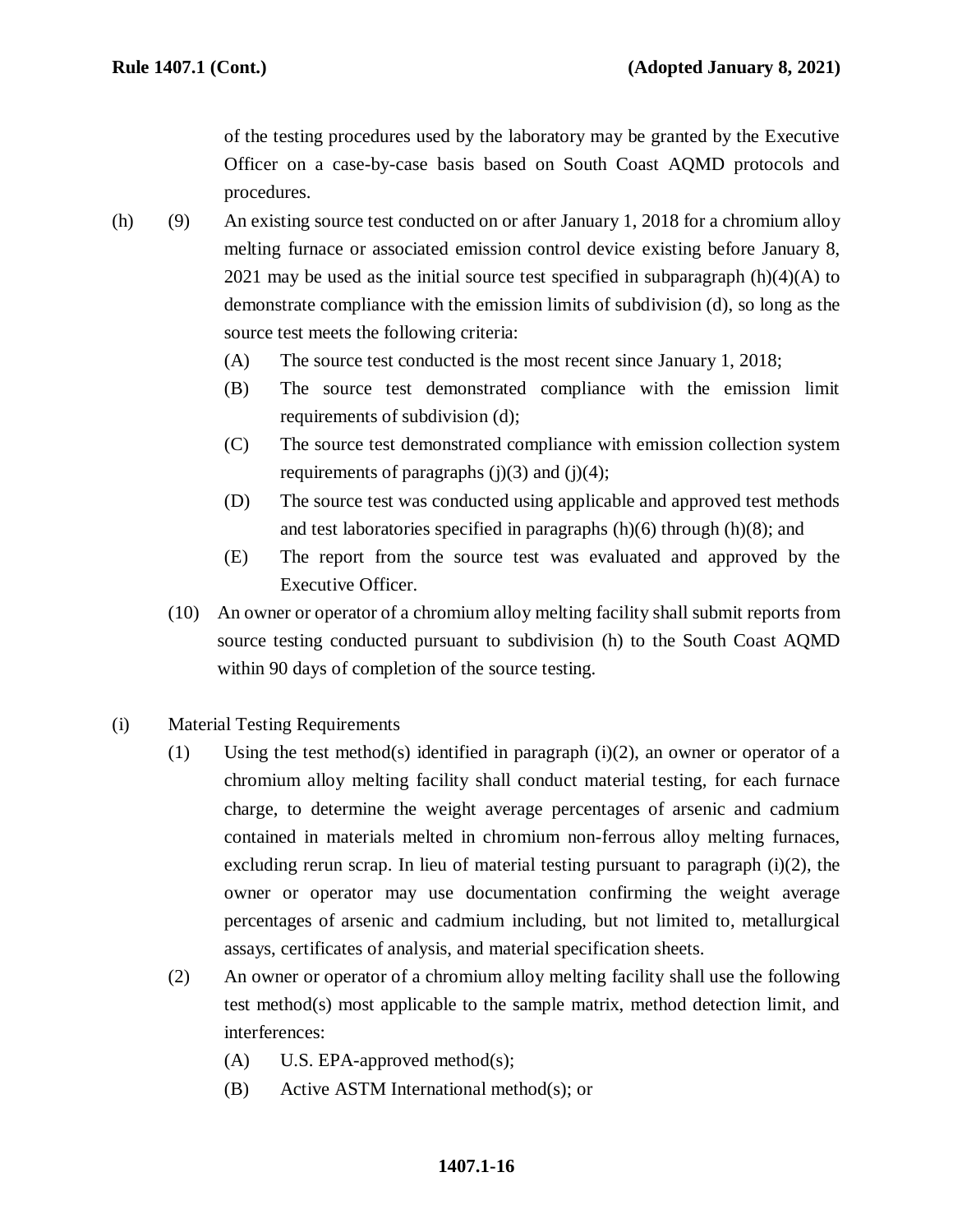- (i) (2) (C) Alternative method(s) approved, in writing, by the Executive Officer.
- (j) Parameter Monitoring Requirements
	- (1) Bag Leak Detection System

On and after July 1, 2024, an owner or operator of a chromium alloy melting facility shall operate, calibrate, and maintain a Bag Leak Detection System (BLDS) for all baghouses subject to this rule, regardless of size and position within a series of emission control devices, pursuant to the Tier 3 requirements of Rule 1155 – Particulate Matter (PM) Control Devices.

(2) Pressure Across the Filter Media

On and after July 1, 2024, for each emission control device, an owner or operator of a chromium alloy melting facility shall:

- (A) Use a gauge to continuously monitor the pressure drop across each filter stage of the emission control device;
- (B) Ensure that the gauge:
	- (i) Is equipped with ports to allow for periodic calibration in accordance with manufacturer's specifications;
	- (ii) Is calibrated according to manufacturer's specifications at least once every 12 months;
	- (iii) Is equipped with a continuous data acquisition system (DAS) that records the data output from the gauge in inches of water column at a frequency of at least once every 60 minutes;
	- (iv) Generates a data file from the computer system interfaced with each DAS for each calendar day saved in Microsoft Excel (xls or xlsx) or plain text (txt or csv) formats, or other format as approved by the Executive Officer, that tabulates chronological date and time and the corresponding data output value from the gauge in inches of water column; and
	- (v) Is maintained in accordance with manufacturer's specifications; and
	- (vi) Is positioned so that it is easily visible and in clear sight; and
- (C) Maintain the pressure drop across each filter stage of the emission control device within the range specified by the manufacturer or according to conditions of the Permit to Operate for the emission control device.
- (3) For each emission collection system, an owner or operator of a chromium alloy melting facility shall conduct and pass a smoke test during each source test pursuant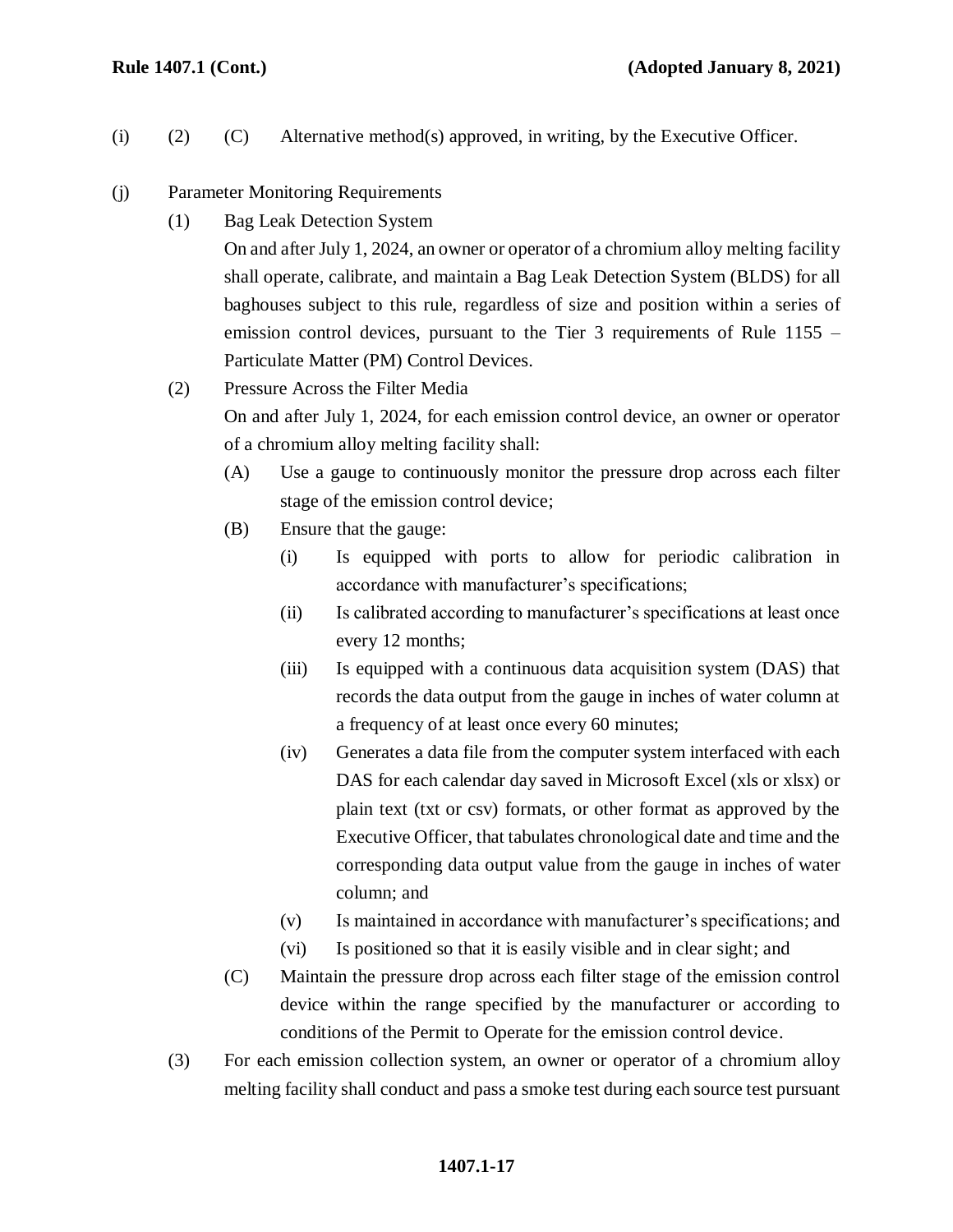to paragraph (h)(4), and additionally once every 180 days after the initial source test pursuant to subparagraph  $(h)(4)(A)$  through  $(h)(4)(C)$ , using the procedure set forth in Attachment  $A -$  Smoke Test to Demonstrate Capture Efficiency for Emission Collection Systems of an Emission Control Device in this rule.

- (j) (4) On or before July 1, 2024, and once every 180 days thereafter, for each emission collection system, an owner or operator of a chromium alloy melting facility shall use and keep onsite a calibrated anemometer to measure the capture velocity or face velocity for each intake of the emission collection system of each emission control system, based on its location within a chromium alloy melting operation and its design configuration.
	- (A) An emission collection system designed with a hood or enclosure shall maintain a capture velocity of at least 200 feet per minute as measured at the face of the enclosure or maintain 95 percent or greater of the minimum velocity that verifies 100 percent collection efficiency according to conditions of the Permit to Operate.
	- (B) An emission collection system without an enclosing hood that is designed with collection slots shall maintain a capture velocity of at least 2,000 feet per minute or maintain 95 percent or greater of the minimum slot velocity that verifies 100 percent collection efficiency according to conditions of the Permit to Operate.
	- (C) An emission collection system designed with a canopy hood without an enclosure shall maintain a capture velocity of at least 200 feet per minute across the entirety of all open sides extending from the perimeter of the hood and operating without any cross-drafts or maintain 95 percent or greater of the minimum velocity that verifies 100 percent collection efficiency according to conditions of the Permit to Operate.
	- (5) Within 24 hours of discovery, an owner or operator of a chromium alloy melting facility shall report to 1-800-CUT-SMOG any of the following:
		- (A) The cumulative number of hours of BLDS alarm activation pursuant to paragraph  $(j)(1)$  and Rule 1155 within any continuous six-month rolling period that has exceeded more than five percent of the total operating hours in that period;
		- (B) An average pressure across a filter stage of the emission control device that has not been maintained at the range specified in subparagraph  $(i)(2)(C)$  as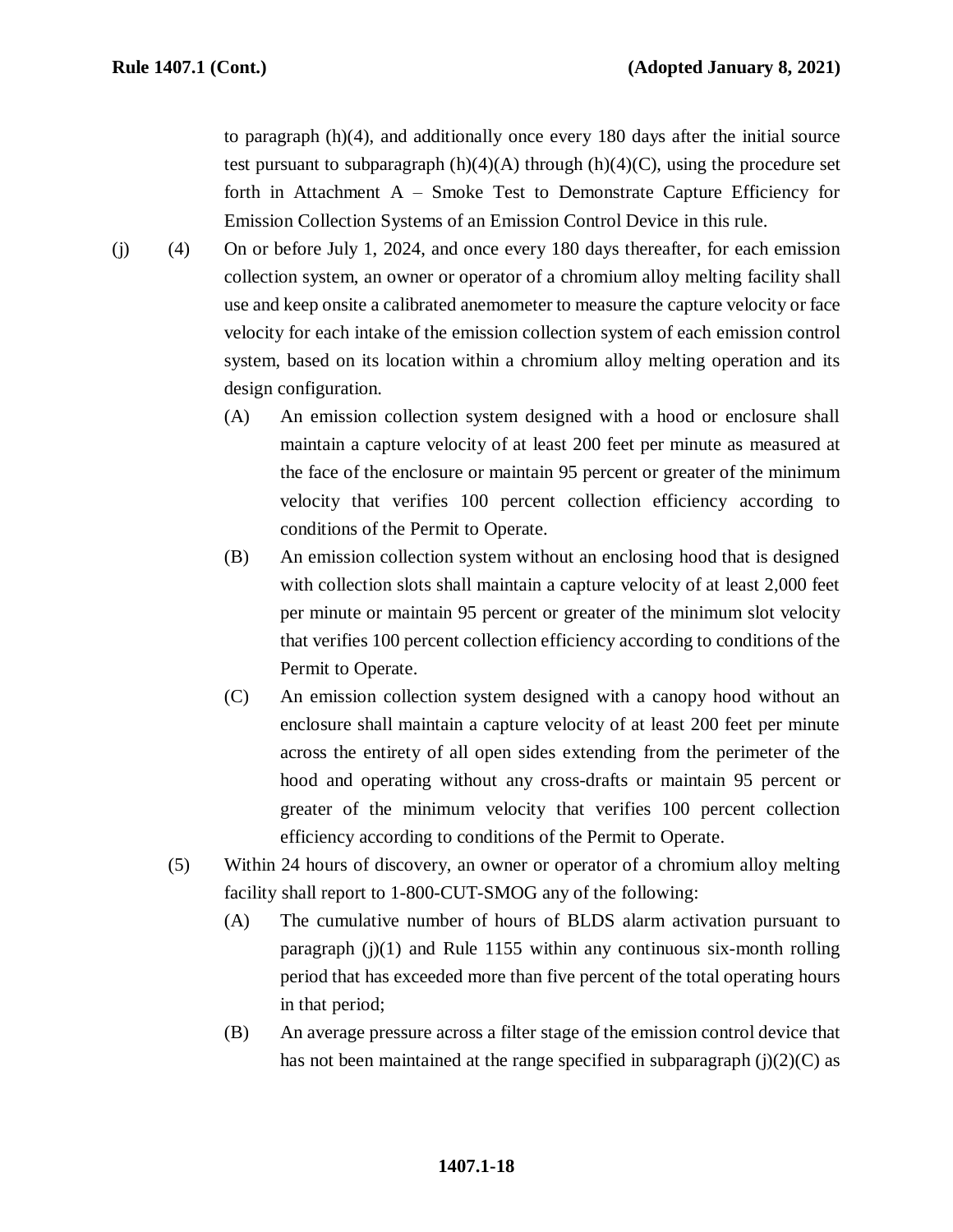determined by hourly or more frequent recordings by the DAS for the averaging periods below:

- (j) (5) (B) (i) A four-hour time period on three or more separate occasions over 60 consecutive days; or
	- (ii) Any consecutive 24-hour period;
	- (C) A DAS that has not been recording or generating the data output from the gauge pursuant to clauses  $(j)(2)(B)(iii)$  and/or  $(j)(2)(B)(iv)$ ;
	- (D) A smoke test pursuant to paragraph (j)(3) that has failed; and
	- (E) An anemometer reading indicating that the required velocity in paragraph (j)(4) has not been maintained.
	- (6) Starting no later than 24 hours after discovery of failure and until the emission control device(s) or emission collection system(s) passes the required parameter monitoring pursuant to paragraphs  $(j)(1)$  through  $(j)(4)$ , an owner or operator of a chromium alloy melting facility shall not use the associated furnace(s) for production if the owner or operator fails any of the following:
		- (A) To minimize the BLDS alarm activation pursuant to paragraph  $(j)(1)$  and Rule 1155;
		- (B) To maintain the average pressure pursuant to subparagraph  $(i)(2)(C)$ ;
		- (C) To record or generate the data output from the gauge using a DAS pursuant to clauses (j) $(2)(B)$ (iii) and/or (j) $(2)(B)$ (iv);
		- (D) To conduct a passing smoke test pursuant to paragraph (j)(3); and
		- (E) To maintain the velocity pursuant to paragraph  $(j)(4)$ .
	- (7) In the case of a failure of a DAS pursuant to clauses  $(j)(2)(B)(iii)$  and/or  $(j)(2)(B)(iv)$  to record and/or generate the data output of the gauge due to an emergency beyond the control of an owner or operator of a chromium alloy melting facility, including, but not limited to, power outages and computer malfunctions, the owner or operator shall:
		- (A) Restore the DAS to working condition no later than 24 hours after the end of the emergency; and
		- (B) Manually record the data output from the gauge associated with the nonoperational DAS, or if the gauge associated with the non-operational DAS is not operating due to the emergency, the pressure as measured by a mechanical gauge, at least once every eight hours until the DAS is restored.

The period of missing DAS data due to the emergency shall not be used to determine compliance with clauses (j)(2)(B)(iii) and/or (j)(2)(B)(iv).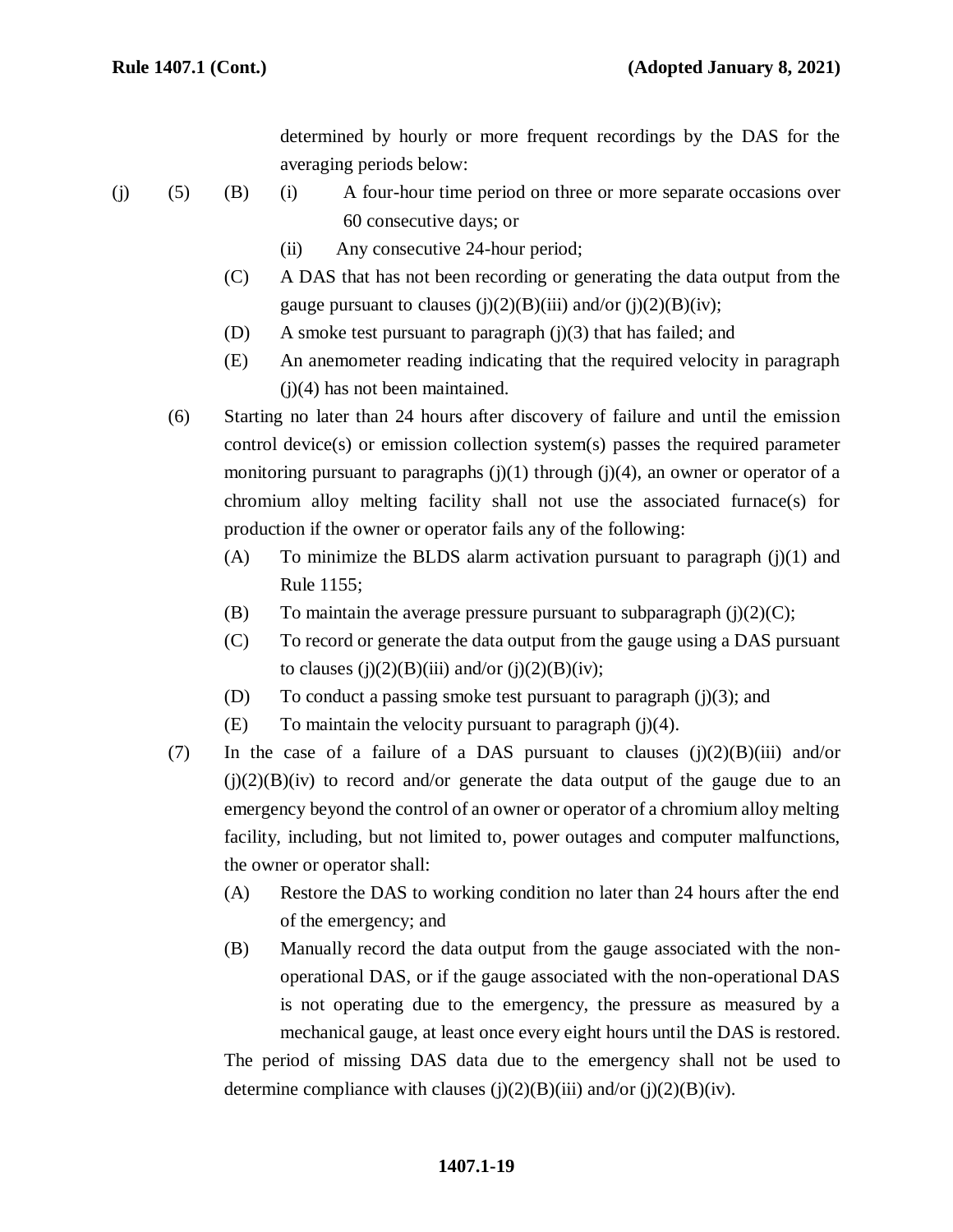(j) (8) Unreasonable Risk

If the parameter monitoring requirements specified in paragraphs  $(i)(3)$  or  $(i)(4)$ cannot be conducted due to an unreasonable risk to safety, an owner or operator of a chromium alloy melting facility shall use an alternative parameter monitoring measure that has been approved by the Executive Officer in a source test protocol pursuant to paragraph  $(h)(2)$ . If there is no safe alternative parameter monitoring measure, as evaluated by the Executive Officer, the owner or operator of a chromium alloy melting facility is no longer subject to the applicable parameter monitoring requirement.

- (A) Approved alternative parameter monitoring measures may not be used retroactively from the date of approval.
- (B) Compliance with the approved alternative parameter monitoring measures shall constitute compliance with the applicable provisions of paragraph  $(i)(3)$  or  $(i)(4)$ .
- (k) Recordkeeping Requirements

An owner or operator of a chromium alloy melting facility shall maintain records of the following:

- (1) Quarterly quantities of raw materials processed, including ingots, scrap, and rerun scrap and any purchase records, if applicable, to verify these quantities melted per year;
- (2) Material testing data as required by subdivision (i), including description of each material tested, quantity of material processed, test method(s) used, method detection and reporting limits, quality assurance, quality control, and calibration data, and arsenic and cadmium percent by weight for each material tested;
- (3) Source test protocols and reports as required by subdivision (h);
- (4) Housekeeping activities conducted as required by subdivision (f), including the name of the person conducting the activity and the dates and times at which specific activities were completed;
- (5) Documentation of construction and maintenance and repair activities conducted on any equipment or structures associated with chromium alloy melting operation(s) including, but not limited to, chromium alloy melting furnaces and associated emission collection systems and emission control devices; buildings housing chromium alloy melting operation(s); and enclosed storage areas housing chromium alloy melting materials;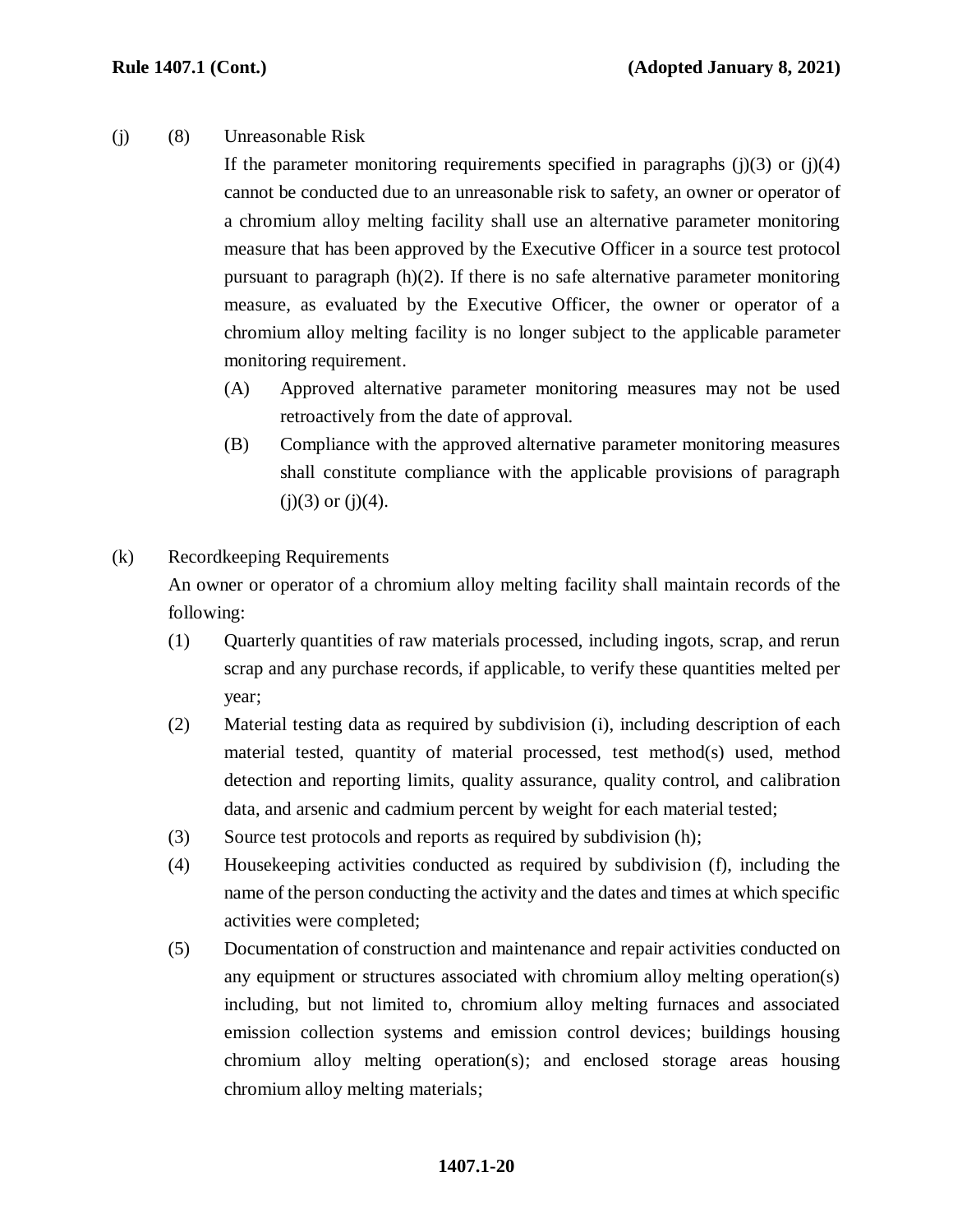- (k) (6) Documentation of repair activities conducted on unintended or accidental breaches to buildings and roofs and log of notifications to 1-800-CUT-SMOG as required by paragraphs  $(g)(3)$  and  $(g)(5)$ ;
	- (7) Inspection, calibration documentation, and maintenance of emission control devices and parameter monitoring equipment as required by subdivision (j), including the name of the person conducting the activity and the dates and times at which specific activities were completed;
	- (8) Cumulative number of hours of BLDS alarm activation pursuant to paragraph  $(j)(1)$ and Rule 1155;
	- (9) DAS data files as required by clauses  $(i)(2)(B)(iii)$  and  $(i)(2)(B)(iv)$  and subparagraph  $(i)(7)(B)$ ;
	- (10) Smoke test documentation as required by paragraph (j)(3) and pursuant to Attachment A – Smoke Test to Demonstrate Capture Efficiency for Emission Collection Systems of an Emission Control Device;
	- (11) Anemometer data collected as required by paragraph (j)(4), including capture or face velocities, the name of the person conducting the measurement, and the dates and times at which the measurement was completed;
	- (12) Call log of all reporting made to 1-800-CUT-SMOG as required by paragraph  $(i)(5)$ , including date and time of call and reported parameter monitoring requirement(s); and
	- (13) Documentation of any repairs or replacements that were performed in order to pass any parameter monitoring as required by paragraph  $(j)(6)$ .

An owner or operator shall maintain all records and keep these onsite for five years and make such records available to the South Coast AQMD upon request.

- (l) Exemptions
	- (1) An owner or operator of a chromium alloy melting facility that melts no more than one ton of chromium alloy(s) per year shall only be subject to paragraph  $(k)(1)$ .
	- (2) Educational facilities, including, but not limited to, universities, colleges, and schools, that melt chromium alloy(s) for purposes of education, shall be exempt from the requirements of this rule.
	- (3) Jewelers that melt chromium alloy(s) for purposes of jewelry making shall be exempt from the requirements of this rule.
	- (4) Equipment and operations subject to the requirements of Rule 1420.1 Emission Standards for Lead and Other Toxic Air Contaminants from Large Lead-Acid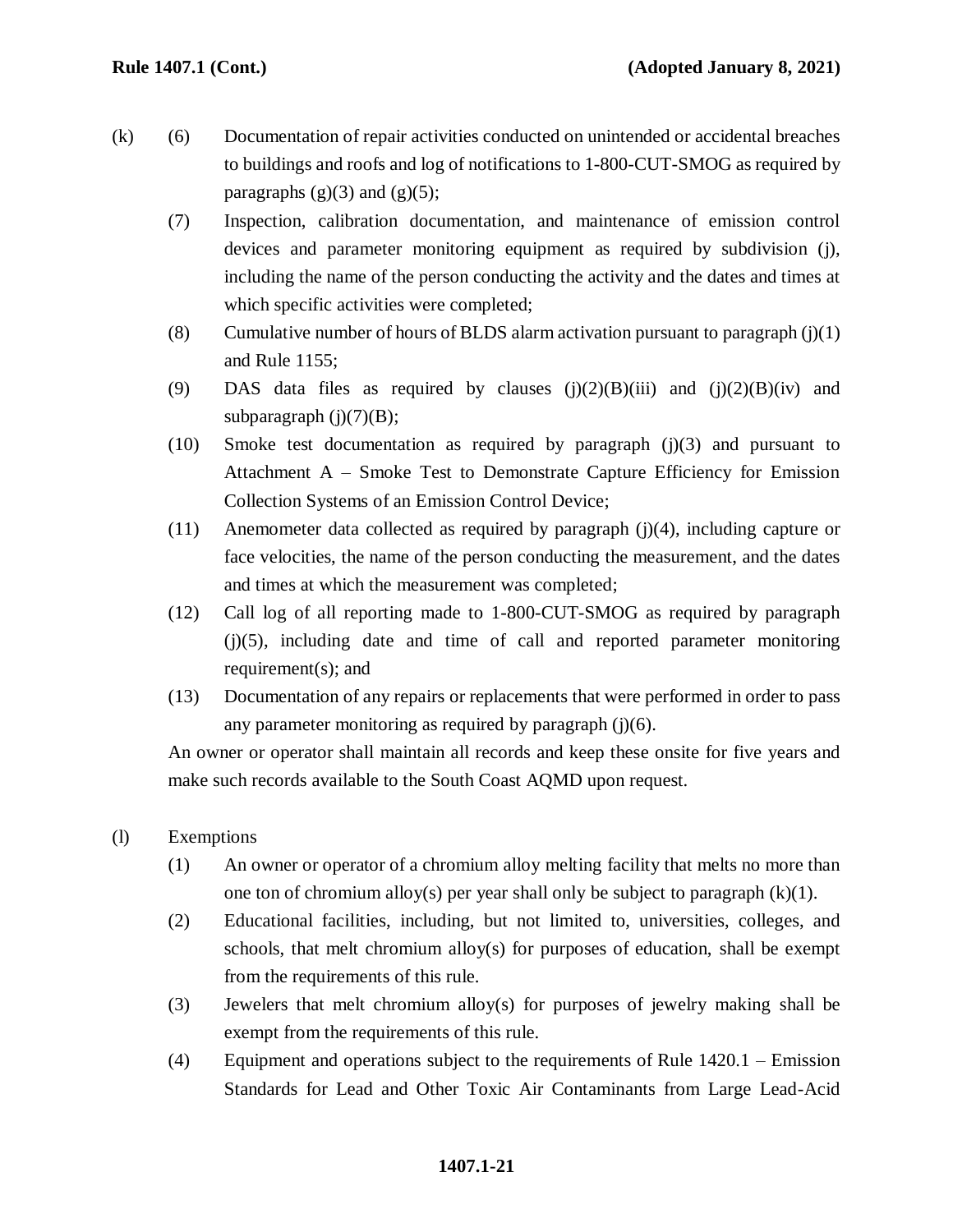Battery Facilities and Rule 1420.2 – Emission Standards for Lead from Metal Melting Facilities shall be exempt from the requirements of this rule.

- (l) (5) Brazing, dip soldering, and wave soldering operations shall be exempt from the requirements of this rule.
	- (6) Metal cutting and metal grinding performed for maintenance and repair activities, except for those associated with the chromium alloy melting operation(s), emission collection systems and emission control devices, and any activities pursuant to subdivisions (f) and (g) that generate or have the potential to generate fugitive metal dust, are exempt from the requirements of this rule.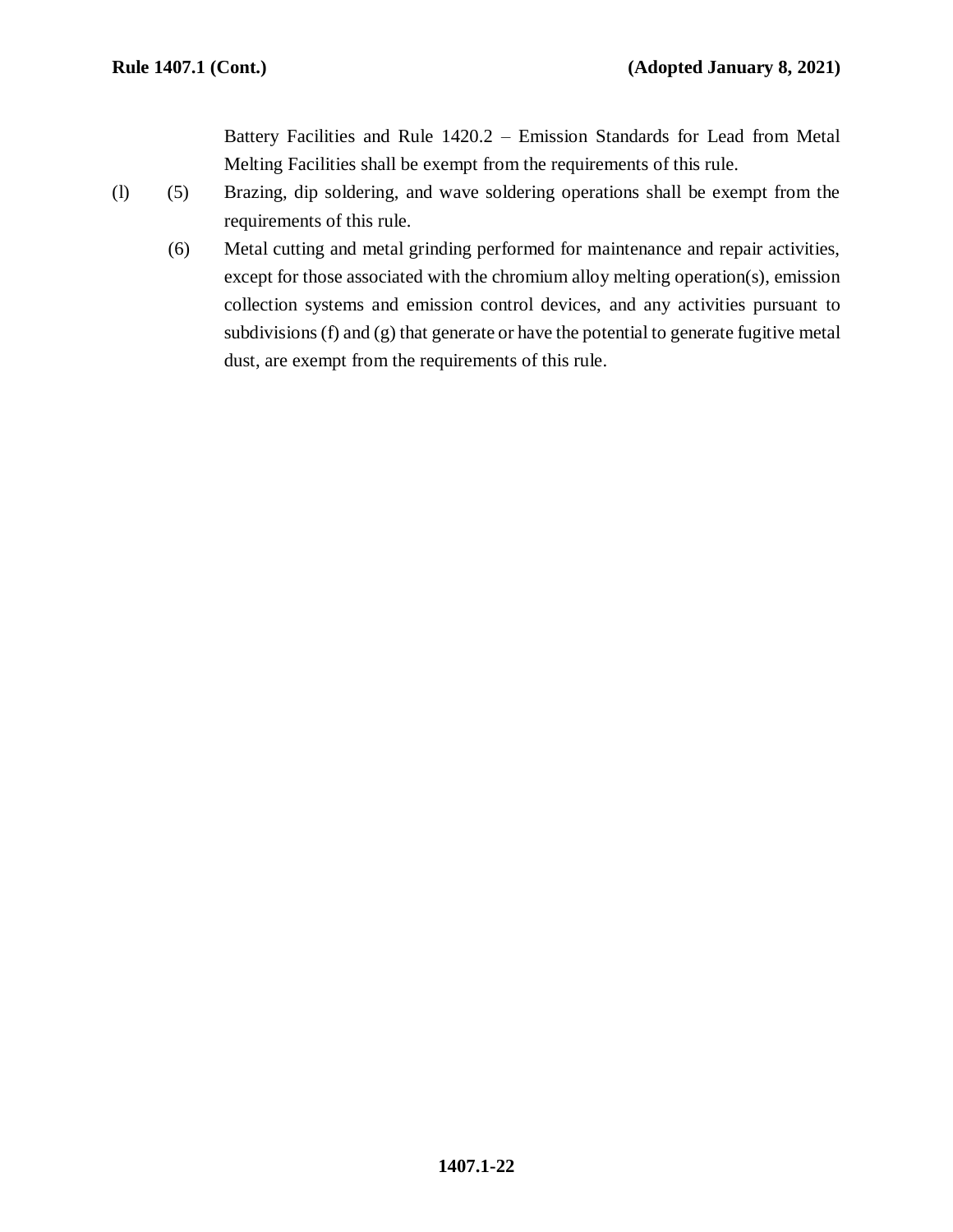# **ATTACHMENT A**

# **Smoke Test to Demonstrate Capture Efficiency for Emission Collection Systems of an Emission Control Device**

- 1. Applicability and Principle:
	- 1.1 Applicability

This method is applicable to all furnaces where an emission control device is used to capture and control emissions from chromium alloy melting operations.

1.2 Principle

Collection of emissions from a chromium alloy melting operation is achieved by the emission collection system associated with the emission control device for the chromium alloy melting operation. Mass emissions at the exhaust of an emission control device is related to capture efficiency at the inlet of the emission collection system. For this reason, total capture shall be maintained. A smoke generator placed within the area where collection of emissions by the emission collection system occurs reveals this capture efficiency.

## 2. Apparatus:

2.1 Smoke Generator

The smoke generator shall be adequate to produce a persistent stream of visible smoke (e.g. Model S102 Regin Smoke Emitter Cartridges). The smoke generator shall not provide excessive momentum to the smoke stream that may create a bias in the determination of collection efficiency. If the smoke generator provides slight momentum to the smoke stream, it shall be released perpendicular to the direction of the collection velocity.

- 3. Testing Conditions:
	- 3.1 Equipment Operation

Any equipment to be smoke tested that is capable of generating heat as part of normal operation shall be smoke tested under those normal operating conditions. Operating parameters of the equipment during the smoke test shall be recorded. The smoke test shall be conducted while the emission collection system and the emission control device are in normal operation. The position of any adjustable dampers that can affect air flow shall be documented. Precautions shall be taken by the facility to evaluate any potential physical hazards to ensure the smoke test is conducted in a safe manner.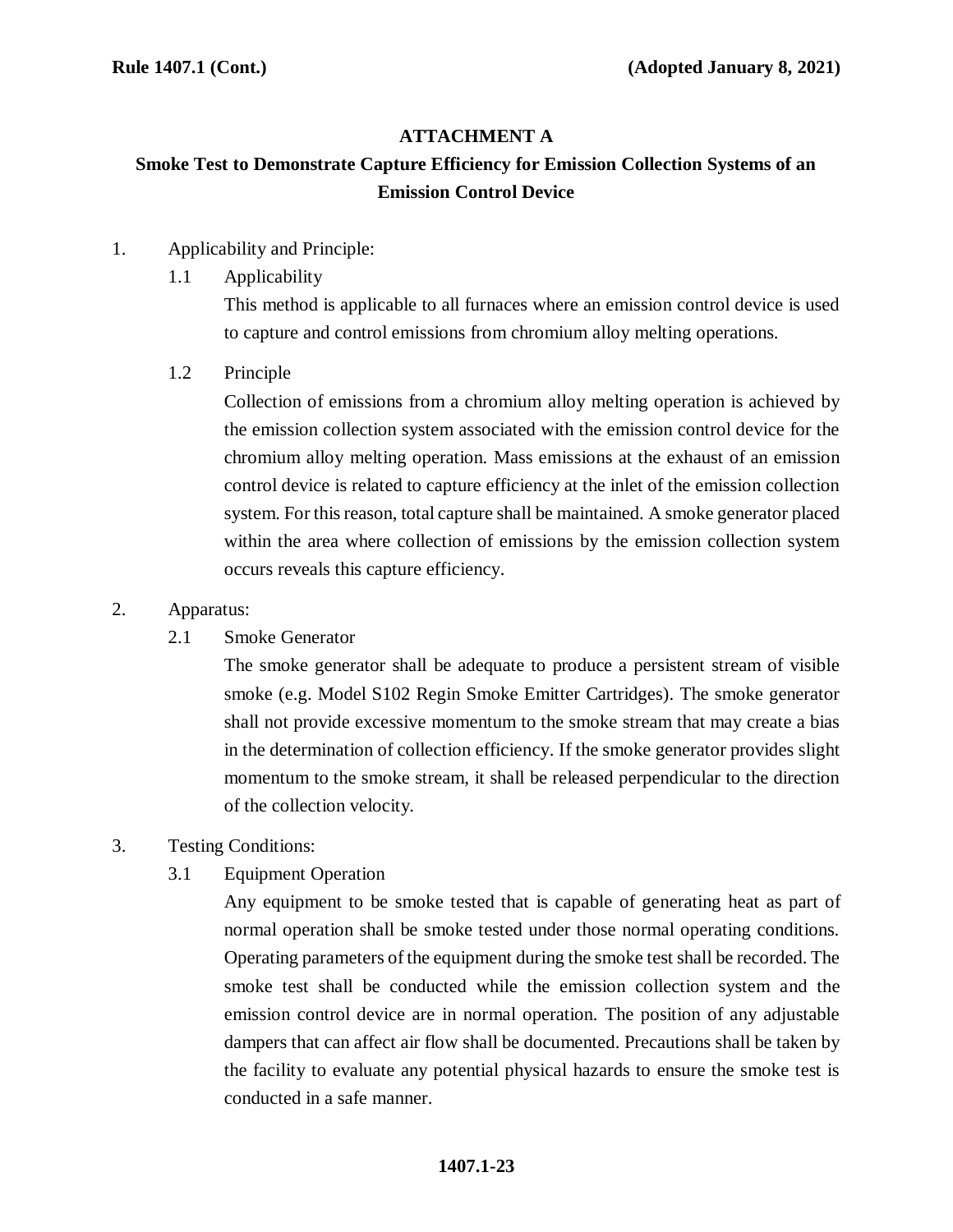## 3.2 Cross-Draft

The smoke test shall be conducted while the emission collection system and emission control device are in normal operation and under typical draft conditions representative of the facility's chromium alloy melting operations. This includes cooling fans and building openings affecting draft conditions including, but not limited to, vents, windows, doorways, and bay doors, as well as the operation of other workstations and traffic. The smoke generator shall be at full generation during the entire test and operated according to manufacturer's suggested use.

# 4. Procedure:

- 4.1 Collection Slots
	- 4.1.1 For workstations equipped with collection slots or hoods, the smoke shall be released at points where emissions from chromium alloy melting operations are generated (e.g. the point where melting occurs). Smoke shall be released at points not to exceed 12 inches apart across ventilated work areas.
	- 4.1.2 Observe the collection of the smoke from the smoke generator and emissions from the operations to the collection location(s) of the emission collection system. Record these observations at each of the points providing a qualitative assessment of the collection of smoke and emissions to the emission collection system.
- 4.2 Equipment Enclosures
	- 4.2.1 Equipment enclosures include equipment where emissions are generated inside the equipment, and the equipment is intended to have inward air flow through openings to prevent the escape of process emissions. The smoke shall be released at points outside of the plane of the opening of the equipment, over an evenly spaced matrix across all openings with points not to exceed 12 inches apart.
	- 4.2.2 Observe the inward movement of the smoke from the smoke generator and emissions from the operations to the collection location(s) of the emission collection system. Record these observations at each of the points providing a qualitative assessment of the collection of smoke and emissions to the emission collection system.